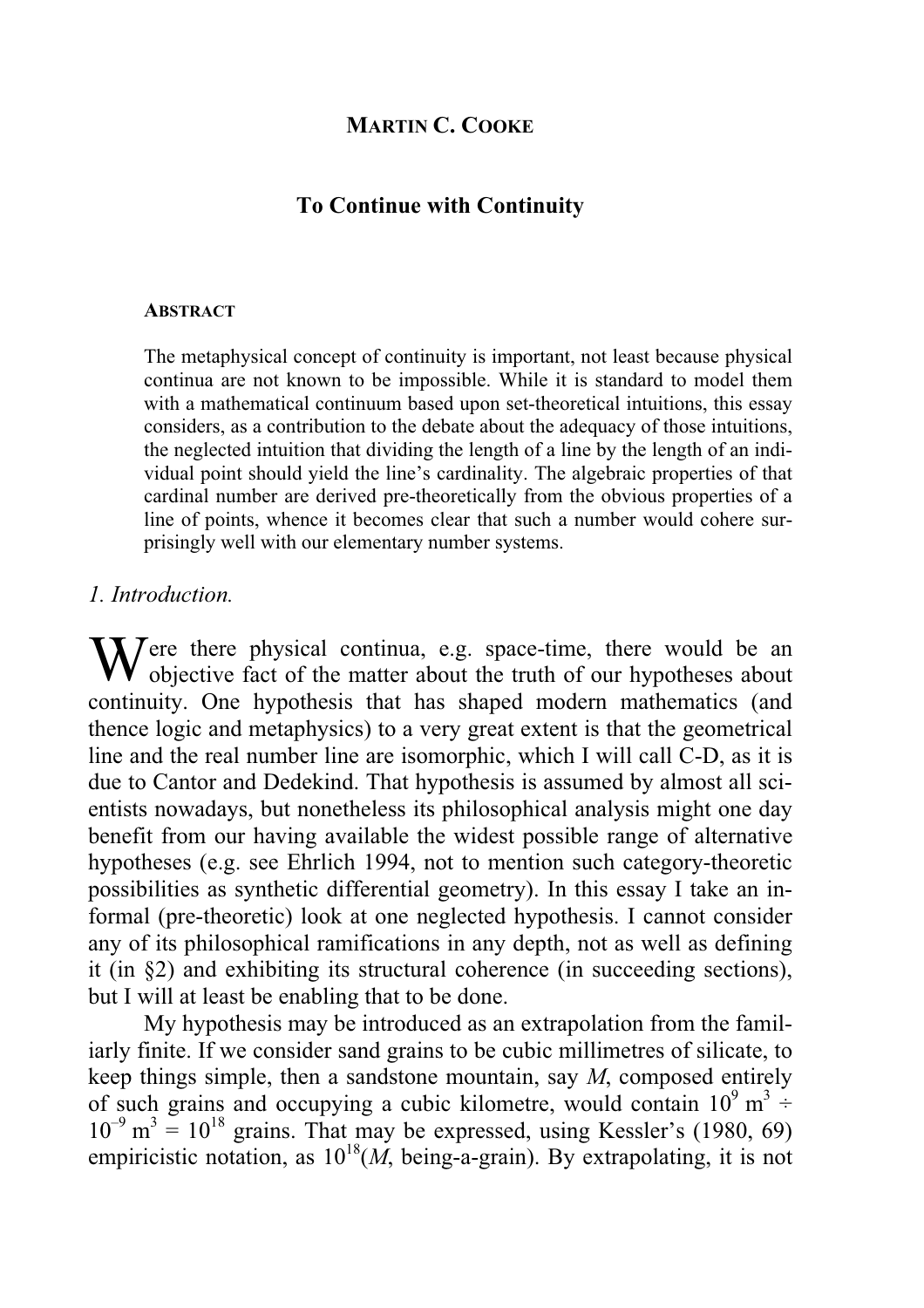hard to imagine that, if lines were composed of points, each of length 0, then a line of arbitrary unit length *u* might contain  $1 \cdot u \div 0 \cdot u = 1/0$  points. Such extrapolations, from finite cases to an infinite case, are unreliable, but they do not necessarily fail (e.g. they found set theory, see principle *b* of Hallett 1984, p. 7) and that one turns out to be coherent enough, as you will see.

 First I should define my terms a little more precisely. Let the *primitive* line be the line that would be *physically* instantiated, e.g. as time, were time infinitely divisible. That idea, of a pre-theoretic geometrical line, makes sense whether or not there actually are any physical continua, and is more fundamental (conceptually) than such formal mathematical models of it as the standard real number line. Let primitive *cardinality* be what collections that may be related by *bijections* (one-to-one correlations) must have in common. That concept is also fundamental, and therefore its nature is also highly debatable, but the following may contribute to such debates, so I shall simply assume that definition. Finally, let *k* denote the (primitive) cardinality of the continuum. In other words, if lines were composed of points, and if there were physical continua, so that a line of points, say *L*, would be instantiated, then we would have *k*(*L*, being-a-point) in Kessler's notation.

 I will begin to clarify what the possibility of *k* resembling 1/0 amounts to in §2, but an immediate problem is that you may already regard 1/0 as an impossible whole number. You may think, for example, that from  $1 \times 0 = 2 \times 0$  we would be able to deduce  $1 = 2$ , were we to allow arithmetical division by 0, so I shall end this introductory section by challenging that particular reason. For an apposite historical analogy, when Cantor introduced (informally) his transfinite whole numbers he first had to challenge prejudices against their possibility (see Cantor 1883, pp. 892-893) before arguing that they were not just possible, but were actually coherent and useful.

Now, although the  $1 = 2$  above does follow from assuming  $0/0 = 1$ (together with associativity), why should  $0/0 = 1$ ? One reason might be that  $a/a = 1$  whenever  $a/a$  is defined at present (for finite *a*), and additionally defining 0/0 is like allowing *a* to be 0. But that kind of extrapolation is notoriously unreliable, and note that indeterminate forms within the calculus are often denoted by 0/0, the reason being that all the finite numbers yield 0 upon multiplication by 0. In fact, it need only follow, from dividing  $1 \times 0$  $= 2 \times 0$  by 0, that 0/0 includes *x iff* (if and only if) it contains 2*x*, and that would allow arithmetical division by 0 (if not as a function) if 0/0 could be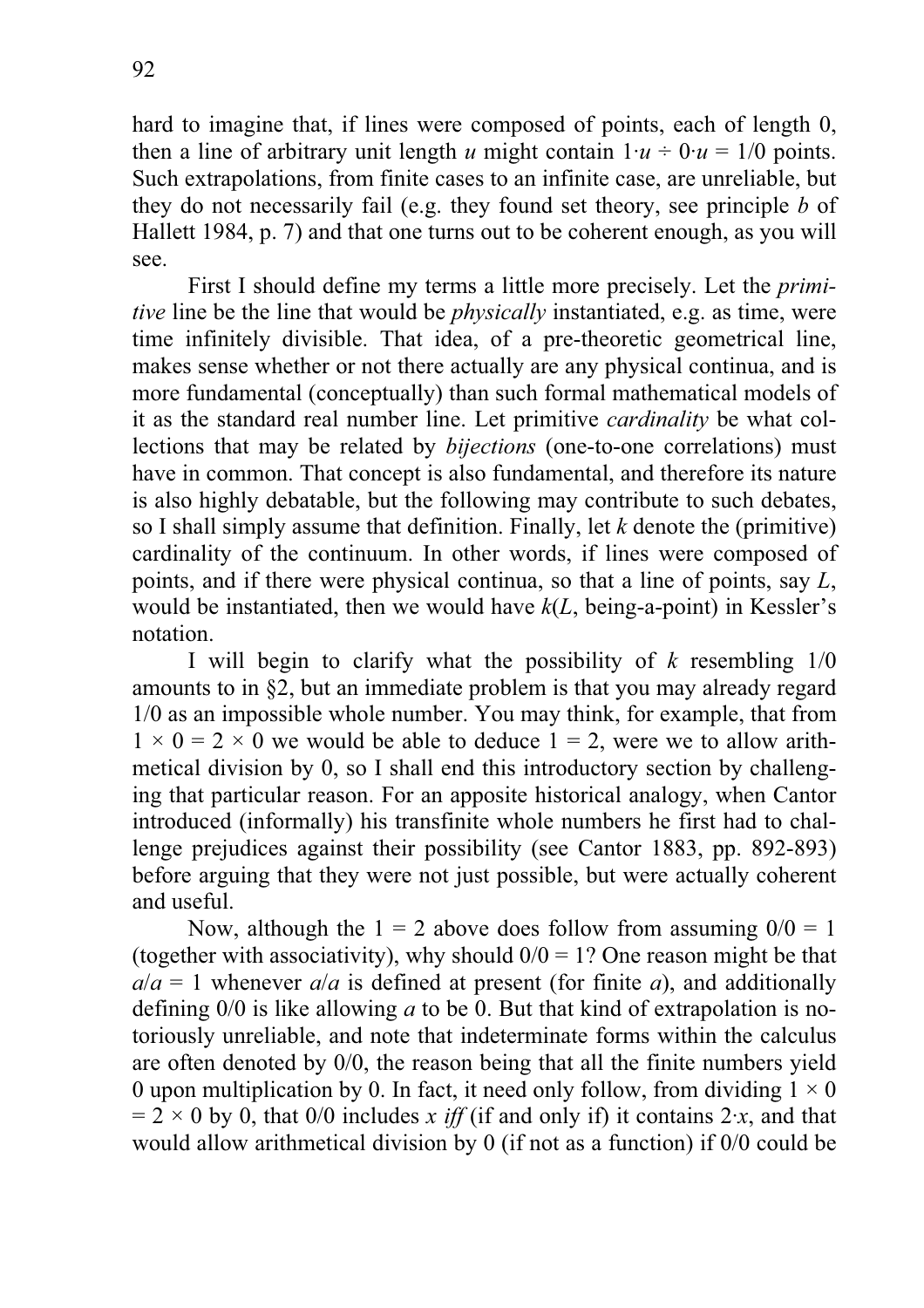a *collection* of numbers (if not a set of numbers). I consider such collections in §2; but incidentally, multifunctions and mereological collections have indeed proved to be mathematically coherent and useful.

 Another reason might be that 'division by *x*' means 'multiplication by the multiplicative inverse of *x*' within the number fields, and *x*'s multiplicative inverse is whatever yields 1 when multiplied by *x*. But from  $0/0 \neq$ 1 it need only follow that division by 0 is not allowed within number fields. You will see (in §5) that it is allowed within number pitches, which contain number fields in an algebraically strong way. Note that I will not be suggesting that functions and fields are not useful. They are extremely useful, but we may certainly extend that repertoire so as to include other structures that nature *might* be instantiating. By analogy, there is an obvious utility to having the cardinality of a collection increase by 1 when a new object is added to it, yet we may consider infinite cardinals whenever we have reason to.

### *2. A Non-set-theoretic Cardinal.*

We may begin to consider the metaphysical possibility of *k* resembling 1/0 by considering the coherence of adjoining an undefined symbol # to the natural numbers (in  $\S$ 3), where the informal properties of # are derived from two heuristic assumptions:

 $(ha<sub>1</sub>)$  that # is a possibility for *k*; and

 $(ha_2)$  that  $1/\#$  is the length of a point.

Such an approach is relatively direct because it is analytically metaphysical (i.e. pre-theoretic, not unlike Cantor 1883) rather than axiomatically mathematical (usually set-theoretic, cf. Kitcher 1983, p. 190) and so it avoids prejudging what kinds of numbers are possible (cf.  $\S$ 7). Note that # is not defined to be  $1/0$ , the reason being that  $\#$  is, if coherent, a cardinal number, which is a more fundamental kind of number than a ratio of magnitudes.

 In case, at the outset, your suspicions are roused by # not being one of our numbers already, note that # cannot be a set-theoretic cardinal: were *k* the cardinality of a set,  $0 \cdot k$  would equal 0, because the Cartesian product of  $\varnothing$  (the empty set) with any set is  $\varnothing$  (note that, for an arbitrary number *x*,  $0 \times x$  does not necessarily have to equal 0, e.g. it need not within category theory). Furthermore, the major alternative to set theory as a foundation for mathematics has been constructivism, which prefers its lines *not* to be full of points. Consequently, even a coherent # may well have been over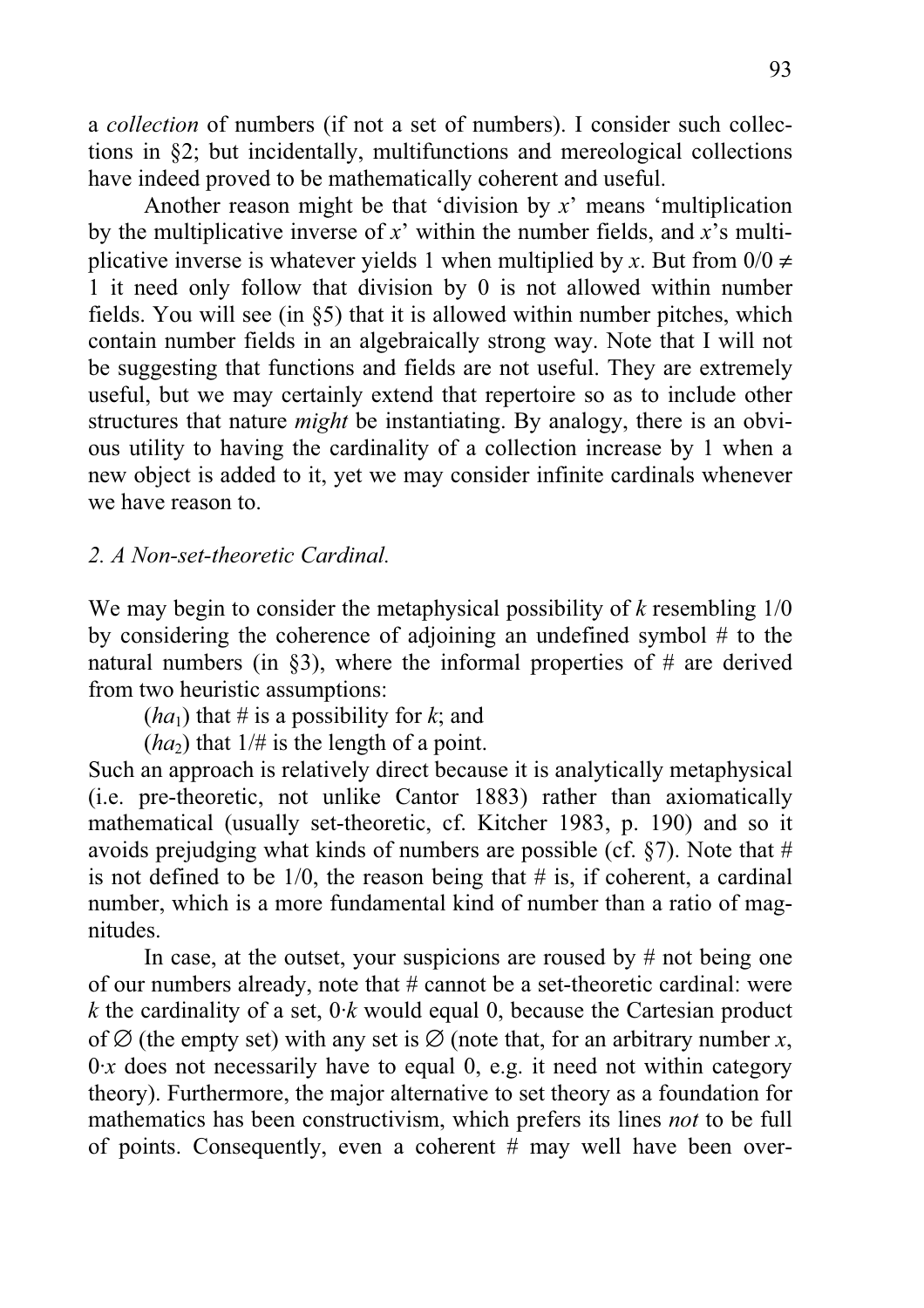looked. You will be better placed to decide whether or not the metaphysical (and perhaps empirical) hypothesis  $k = #$  coheres with the concept of a line of points after the following essay. But of course, it is hardly unnatural to treat continua mereologically, whether or not they are full of points. And in order to presume as little as possible about what numbers really are, in this pre-theoretic essay, I shall require their sort of collection to be an informal kind of atomic mereological sum (as formally described in Simons 1987, p. 14). A suitable collection has the following 4 informal properties (at least) and I call such a collection a *mere-sum* and denote it by square brackets.

 The *first* property of mere-sums of numbers is that the individual numbers are regarded as atoms. That is, mere-sums of numbers are not also mere-sums of whatever comprises those numbers (in a different way) if anything does (e.g. their elements, if numbers are classes). *Secondly*, because the mereological sum of *x* and *y* is just *x* and *y*, internal brackets can be eliminated (e.g.  $[1, 2], 3] = [1, 2, 3]$ ), and the mere-sum of a single number is merely that number (e.g.  $[1] = 1$ ). *Thirdly*, two mere-sums are naturally defined to be equal *iff* a bijection between them may relate each atom with an equal atom. Consequently,  $[x, y] = y$  *iff* each atom of *x* is also an atom of *y*, so that *x* is a part of *y* (formal mereologies being part-whole theories), which is abbreviated to  $x \leq y$  below (e.g. [1, [1, 2]] = [1, 2], so 1 ∠ [1, 2]). Furthermore, if  $x \angle y$ , and also  $z \angle x$  implies  $x \angle z$ , then x is an atom of *y*, abbreviated to *x* @ *y* below (e.g. 1 @ [1, 2]). And *finally*, arithmetical operations naturally distribute over mere-sums of numbers (e.g. adding 1 to both 1 and 2 yields 2 and 3, and so  $1 + [1, 2] = [(1 + 1), (1 +$  $[2]$ ] = [2, 3]).

 Mere-sums make very natural pre-theoretic collections (of numbers) and not even that much geometrical mereology will be required, not explicitly (cf.  $\frac{1}{2}$ ). But # does require that primitive lines might be made of points. Points are quite possible and conceivable, of course; e.g., an imaginary black square on a white background has points at its corners, where its edges intersect. Although planes do seem more like, for example, glass panes than sandpaper, that intuition cannot imply that they are not full of points, because points, having size 0, are infinitely smaller than sand grains, which hardly conflicts with planes being infinitely smoother than sandpaper. Furthermore, lines in planes are not like scratches put *onto* glass panes, because the *positions* of such scratches would make much better analogies for primitive lines, and they were clearly there already. In Aristotle's (spatial) line, a point had a potential existence that was actualised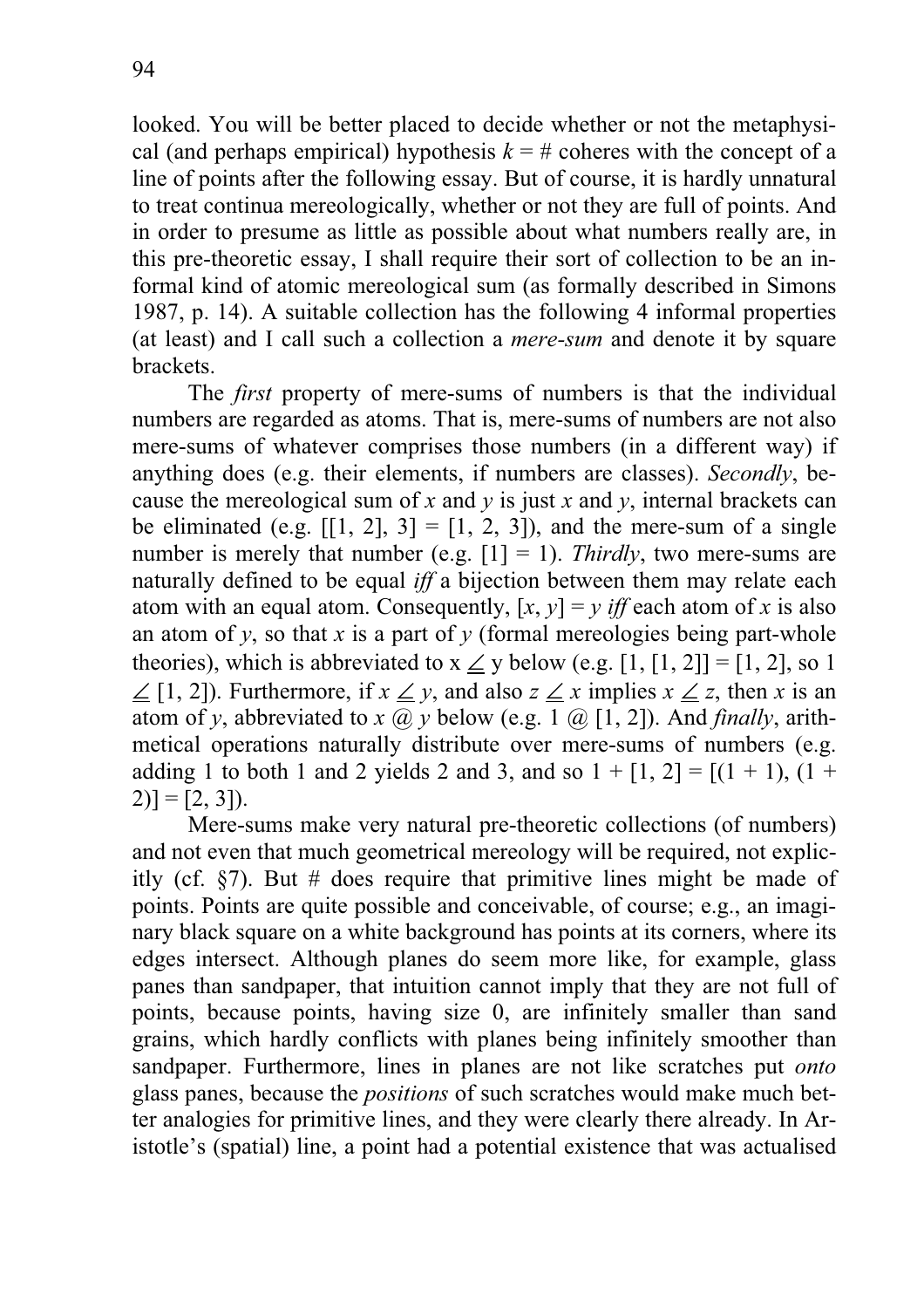only if something happened there, but it is not uncommon to think that if something *could* happen there then an actual position (or point) must have been there already, so that it could happen *there*. While points are not a metaphysical necessity (see Dummett 2000 and Slater 2003), if points do exist then, as there is nowhere in a line where it cannot be intersected by another (0-width) line, lines are clearly *full* of points. A primitive line is effectively thought of as being some infinitude of points with the single thought that such intersections may occur anywhere within it. So the fact that it is also a single operation that yields  $1/0 = #$  (see §3) indicates that *k*  $=$  # is not an intrinsically unreasonable hypothesis.

Nor is  $k = 2^x \aleph_0$  of course, where  $\wedge$  denotes standard cardinal exponentiation (because I use the more familiar superscript notation for a more familiar form of exponentiation in  $\S 4$ ) and  $\aleph_0$  is the cardinality of the natural numbers (regarded as an actual infinity). That equation for *k* follows from C-D, so note that the significance of that widespread assumption may be assessed properly only if all the alternatives to it are also considered. For almost a hundred years, mainstream mathematicians have been using numbers that are (isomorphic to) ZF sets, not least because geometry was reduced to analysis following Descartes, and analysis was reduced to set theory following Cantor. But while ZF set theory provides mathematics with a *definite* subject-matter, not incoherently (e.g. see Steinhart 2002), it is hardly a *comprehensive* theory of cardinality, such as would be required for deciding the metaphysical propriety of  $#$ . E.g., we ourselves instantiate *the* natural numbers, so we can hardly just define them (see Hamming 1998), and note that it is only *their* emulation by some ZF sets (the finite von Neumann ordinals) that justifies those sets being called natural numbers within ZF. (For various thoughts about *the* natural numbers, see Tieszen 1989, Dehaene 1997 and Heck 2000.) In particular, the totality of the natural numbers might even be potentially infinite, for all we really know. That possibility is already reflected within mathematics by the persistence of constructivism, and it will be accommodated in the last few sections of this relatively platonistic essay by considering lines of # points in two cases, C-I, in which the natural numbers form an actual infinitude, and C-II, in which they do not. At the opposite extreme, for another example, we know that the cardinality of the totality of all the sets, say  $\Omega$ , is not the size of a set, and yet it is certainly a *primitive* cardinal number because  $\aleph_{\alpha}$  denotes a transfinite cardinal *iff* α denotes an ordinal (so those two classes correlate one-to-one). (Furthermore, it is obviously coherent to regard the totality of the cardinals and the totality of the ordinals as 2 totalities, de-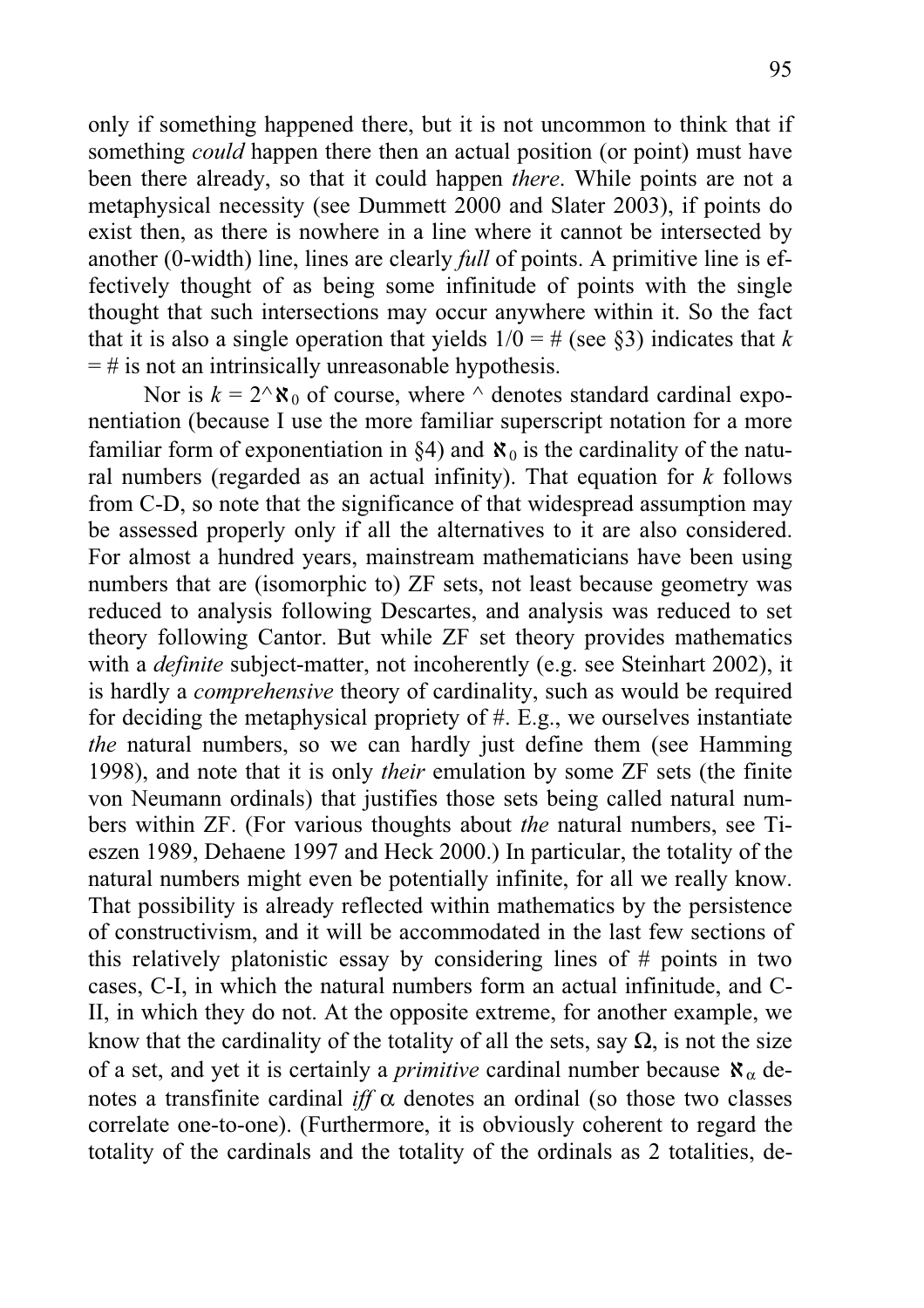## *3. From Notion to Fraction.*

First I adjoin # to the *natural* numbers,  $N =_{df} [1, 2, 3, ...]$ , to make  $N^* =_{df} I$ [*N*, #], which I call the *notional* numbers, in order to see how strong the arithmetic of  $N^*$  can be, given  $ha_1$  and  $ha_2$ . That is a good beginning (especially if C-II is the case) because little is as straightforward as the *informal* arithmetic of the natural numbers. (Incidentally, although a formal extension of an algebraic structure would define new operations upon new objects, with some part of the new structure being isomorphic to the whole of the old domain, I shall call that part and the new operations by their old names as far as possible, for clarity.) The exclusion of 0 from *N* might strike you as odd, because we are used to including it in our ZF set of natural numbers, but it is desirable to exclude it here because the informal properties of # are going to be obtained via the concept of a *line* of # points. In that context, 0 is primarily the length of a point, it is a magnitude (an answer to 'How much?') rather than a multitude (an answer to 'How many?'), and so 0 will be introduced as an abbreviation for 1/# when I consider the ratios of notional numbers, at the end of this section. Of course, 0 is indeed a finite cardinal number (if one of a unique kind) and so beginning with  $[N^{\#}, 0]$  would have been a coherent (if less clear) alternative.

To begin with (where *n* is, as usual, a natural number variable)  $# + n$ ,  $# + #$ ,  $#·n$  and  $#·#$  all equal  $#$ , for the following reasons. The first equation,  $# + n = #$ , could hardly be false given the second, which is a special case (*n*)  $= 2$ ) of the third,  $\#n = \#$ , which follows (via *ha*<sub>1</sub>) from how the points of a line of length *n* correlate one-to-one with the points of a unit line. Replacing  $\#$  by  $k$  in the fourth equation makes it say that planes have the same cardinality as lines, as we would expect nowadays (and it also follows from *ha*<sub>2</sub> below). All 4 equations should be unsurprising nowadays, as they remain valid if any transfinite cardinal replaces #. And, as we would expect of arithmetical operations that may apply to numbers of points, addition and multiplication may both remain associative and commutative (the consistency of retaining those algebraic strengths is clear enough because any finite expression containing  $#$  just equals  $#$ ). Furthermore, it is trivial to check that multiplication distributes over addition, via a few typical equations such as  $\#(\hat{H} + n) = \# \hat{H} = \hat{H} + \hat{H} = \hat{H} \hat{H} + \hat{H} \hat{H}$ .

Note that  $N^{\#}$  is clearly (just as *N* is) closed under both operations. I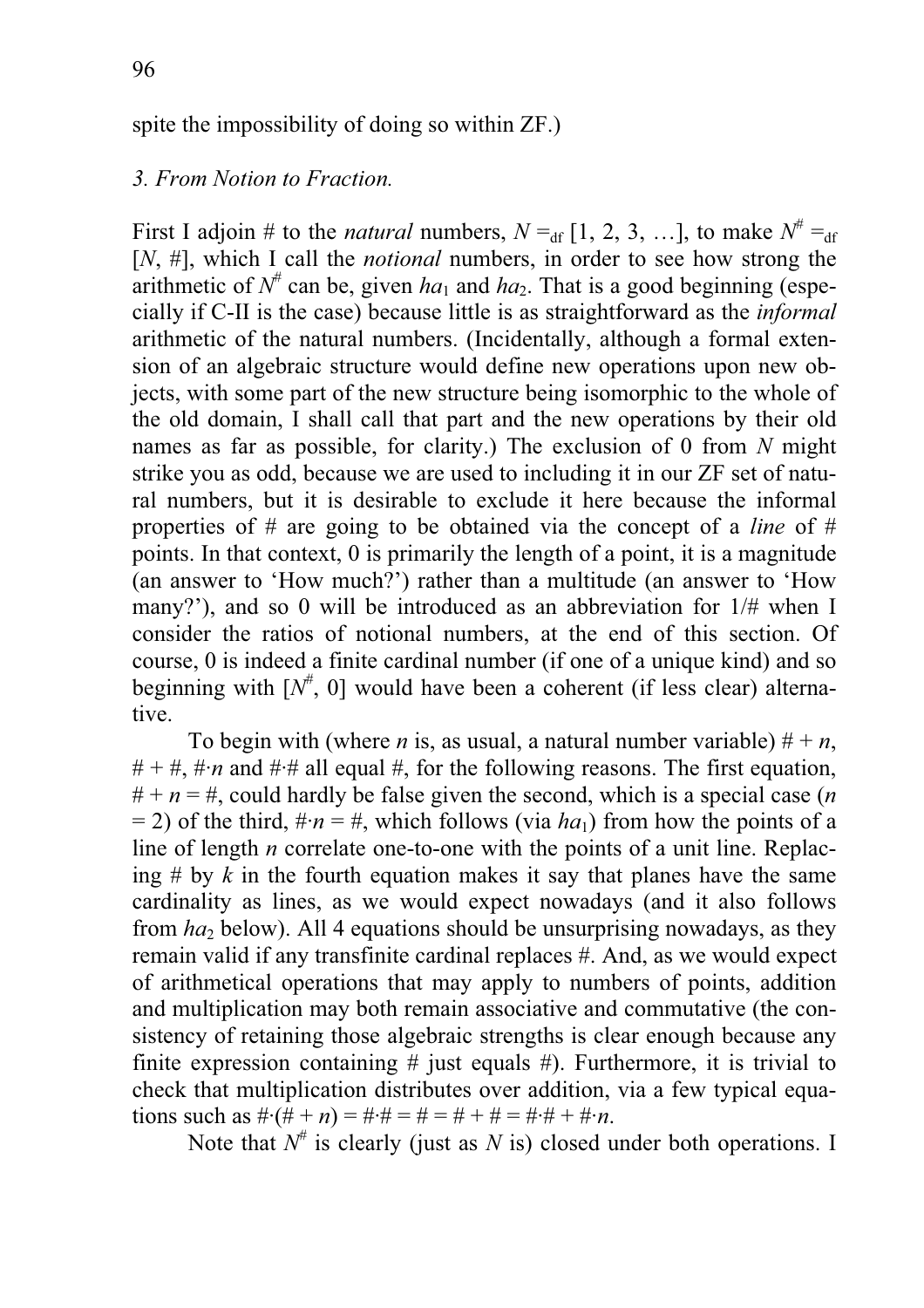call a mere-sum *S closed* under a (binary) commutative operation **o** if *x* **o** *y* @ *S* whenever *x* and *y* are atoms of *S* because that is isomorphic to the familiar definition of closure (a set S being closed under **o** if  $x \textbf{0} y \in S$  whenever *x* and *y* are elements of **S**). Isomorphic definitions will not usually be stated explicitly, for brevity, but that definition extends rather naturally to a concept that is more useful with the inverse operations. I say that *S* is *mere-closed* under **o** if  $x \text{ o } y \leq S$  whenever  $x$  and  $y$  are atoms (or other parts) of *S*. That concept coheres with the informal meaning of algebraic closure because if a mere-sum is mere-closed then operating within it cannot generate anything that is not there already.

The *inverse* of **o** is usually an operation **i** such that  $x \mathbf{i} y = z \mathbf{i} f f x = y \mathbf{o}$ *z*, e.g.  $3 - 2 = 1$  because  $3 = 2 + 1$  and nothing else (of current interest) yields 3 when 2 is added to it. But  $# - #$  and  $#/#$  (which is 0/0) will be collections of numbers (cf. §1), so a more appropriate definition of **i** (in terms of **o**, and within a domain containing atoms *x*, *y* and *z*, and which I call *In*) is *z*  $\omega$  *x* **i** *y iff x*  $\omega$  *y* **o** *z* (which includes the usual definition as a special case). E.g.,  $\# - n = \#$  follows from *In*, since  $\# + n = \#$  and *N* is closed under addition, and  $\#/n = \#$  also follows from *In*, since  $\# \cdot n = \#$  and *N* is closed under multiplication. Similarly,  $# - # = N^{\#}$ , since  $# + # = # = n + #$ , and  $#/#$  $N^{\#}$ , since  $\# \# = \# = n \#$ . Subtraction and division are not closed in *N*, so they are not mere-closed in  $N^{\#}$ , and unsurprisingly they are neither associative nor commutative.

 For our first surprise, however, multiplication cannot distribute over subtraction, within  $N^{\#}$ , because  $(2-1)^{\#} = \#$  does not equal  $2^{\#} - \# = N^{\#}$ . That must seem like bad news for #, but consider the (informal) set  $\mathbb{N}\cup\{0,$  $\mathbf{X}_0$ , where **N** is given by  $n \in \mathbb{N}$  *iff n @ N*. Cardinal multiplication cannot distribute over subtraction within that set, lest  $\aleph_0 = (2 - 1) \cdot \aleph_0 = 2 \cdot \aleph_0 - \aleph_0$  $= \mathbf{X}_0 - \mathbf{X}_0 = (1 - 1) \cdot \mathbf{X}_0 = 0 \cdot \mathbf{X}_0 = 0$ . Defining  $\mathbf{X}_0 - \mathbf{X}_0$  would be useful, e.g. removing  $\aleph_0$  objects from  $\aleph_0$  objects would leave *m* objects, where  $m \in$ N∪{0,  $\mathbf{X}_0$ }, but  $N^{\#}$  would be relatively strong anyway, even were  $\mathbf{X}_0 - \mathbf{X}_0$ undefined, because at least  $# - #$  is defined. So it is likely that failures of distributivity are just as natural for infinite cardinals as failures of commutativity are for infinite ordinals (cf. my glance at exponentiation in §4). And although multiplication will stop distributing over *addition* when negative numbers are adjoined (in §4), it is not especially unnatural for a commutative multiplication to fail to distribute over a commutative addition (e.g. it may do so within category theory).

 Anyway, consider next the *ratios* of the notional numbers, because within the motivating context of a line of  $#$  points we may consider  $#$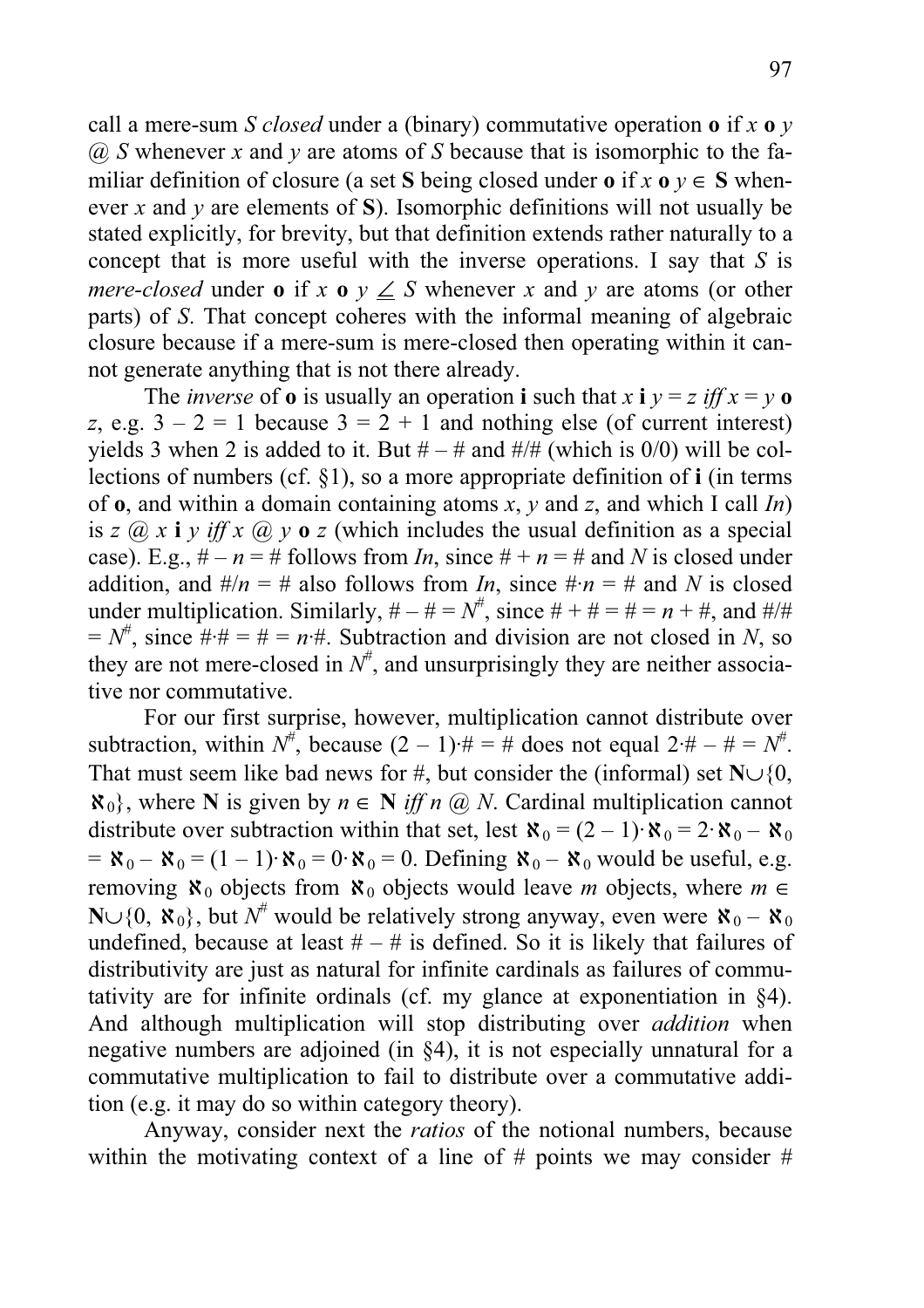points, and *n* points for any *n*, and also *n* line intervals. The continuity of the line makes it possible (in principle) to continue to subdivide intervals endlessly, so it is natural to extend  $N^{\#}$  next to a domain that is mere-closed under division. I shall call a ratio of two notional numbers, if it is not #/#, a *fractional* number, an atom of  $F^*$ . The elementary arithmetic of  $F^*$  subsumes that of  $N^{\#} \leq F^{\#}$  of course, and includes that of 1/#, and the remaining atoms of  $F^*$  are of the form  $r = n/m$ , where *n* and *m* are relatively prime natural numbers with  $m > 1$ . Addition and multiplication may remain *commutative* and *associative*, with multiplication *distributing* over addition (it is trivial, if tedious, to show the consistency of retaining those algebraic strengths). Note that dividing the notional equation  $\# n = \#$  by *m* yields  $\# r$  $= #$  (since  $\#/m = #$ ), while dividing  $\# \pm n = #$  by *m* yields  $\# \pm r = #$ , and multiplying  $\#/n = \#$  by *m* yields  $\#/r = \#$ .

It follows from  $ha_2$  that  $1/\#$  is the additive identity because, for example, ignoring one of the end-points of a line interval would not affect its length, so  $n \pm 1/\# = n$  and  $r \pm 1/\# = r$ , from which  $\# \pm 1/\# = \#$  follows by adding #. And via *In*,  $n - n = 1$  /# and  $r - r = 1$  /#. Consequently,  $1/# + 1/# =$  $2 \cdot n - 2 \cdot n = 1/\#$ , and  $r/\# = r^2 - r^2 = 1/\#$ , and  $(1/\#) \cdot (1/\#) = 2 \cdot n^2 - 2 \cdot n^2 = 1/\#$ (which yields the fourth notional equation,  $\#\ddot{=} \#$ , upon inversion), and so forth. In short,  $1/\#$  is isomorphic to the familiar magnitude 0 within the finite part of  $F^*$ , so  $1/\#$  will now (for clarity) be called 0. Also via *In*,  $\# - \# =$  $F^{\#}$  and  $\#/\# = F^{\#}$ , and clearly  $\#/\# = \# \cdot 0 = 0/0$ , so we may now see (to pick up a point from §1) that dividing  $1 \times 0 = 2 \times 0$  by 0 within  $F^{\#}$  just yields  $F^{\#}$  =  $\overline{F}^{\#}.$ 

Reiterating those arithmetical operations would be consistent, as a few typical equations (skipped for brevity) would show, so the coherence of # is already indicated (to some extent) by the algebraic strengths of  $N^{\#}$ and  $F^*$ . The most natural way to extend  $F^*$  would be by adjoining irrationals (and infinitesimals, see  $\S7$ ), because  $\#0$  should include all such numbers: if  $k = #$ , then lines of arbitrary length are # points, each of length 0; and there are similarly geometrical reasons why  $\#$  and 0 should be values of # $\cdot$ 0, because a line of # points is 0% of an area, which has # $\cdot$ # = # points. You will see (in §5) that such extensions could retain the algebraic strengths of  $F^*$ , but for brevity the negative numbers will be adjoined next, because a resulting algebraic structure, the number pitch (defined in §5), extends the other number fields just like it extends the rationals (revealing more of the coherence of #).

4. Dividing by Zero Vectors.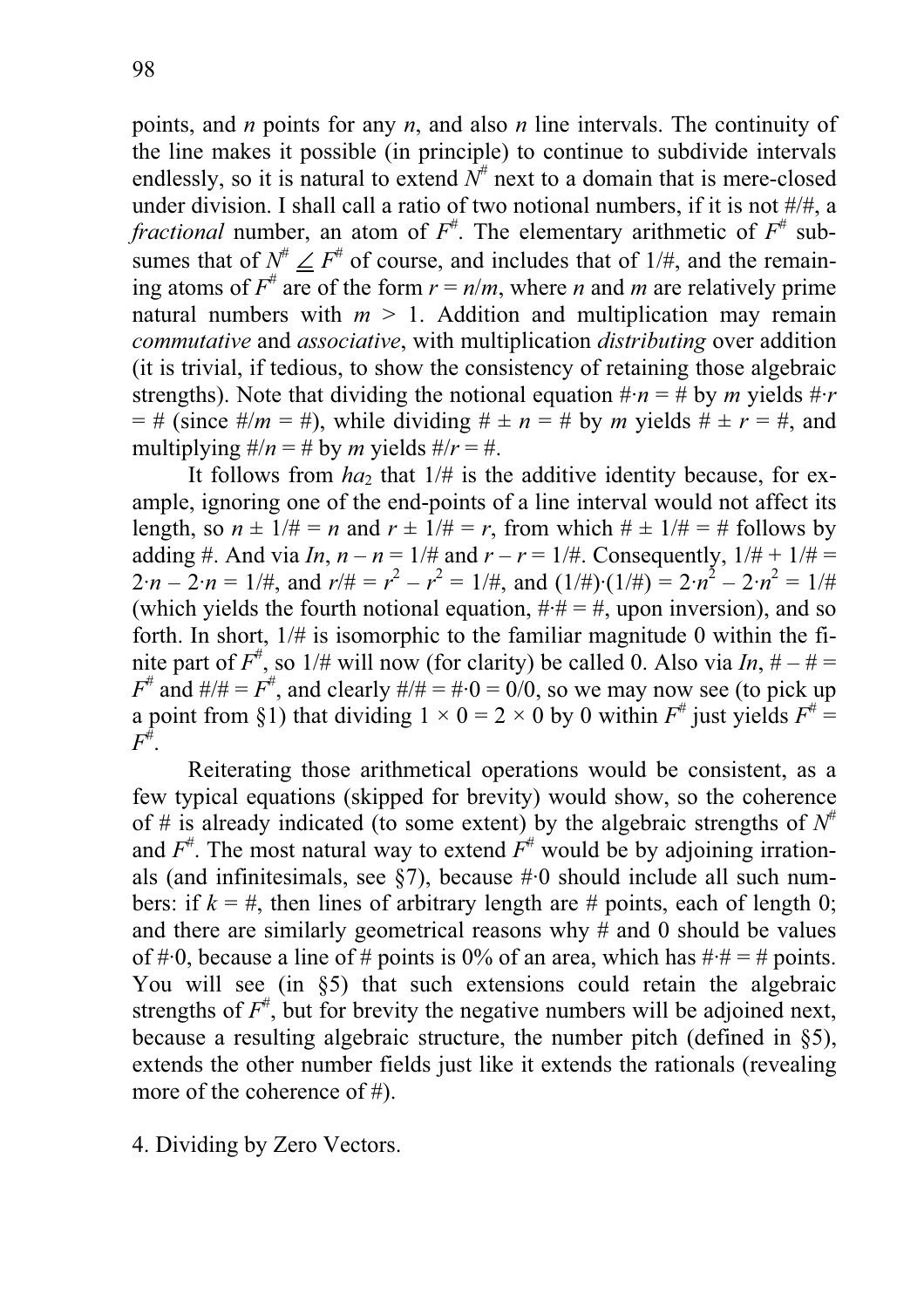It is useful to assign numerical coordinates to a line's points, relative to two arbitrary points labelled 0 and 1 (see §7), and so it is quite natural (in the current context) to regard the adjunction of negatives as the introduction of two directions,  $\pm 1$ . So consider two signed collections  $+F^*$  and  $-F^*$ defined by  $+x \omega + F^*$  *iff*  $x \omega + F^*$  *iff*  $-x \omega + F^*$ , with the familiar properties of signs, e.g.  $-x = -y$  iff  $x = y$  and  $(-x)(-y) = +(x \cdot y)$ , following from the natural properties of directions. The equations for  $#$  are those for the fractional #, reading  $r$  as  $+r$ , etc., while the equations for  $-\#$  follow from considering the fractional equations in the direction –1 instead of +1 (e.g.  $-\# \pm$  $-x = -\#$ , for *x*  $@F^{\#}$ ). Addition and multiplication may remain commutative and associative (as is easily checked), so the arithmetic of  $#$  and  $#$  follows from that of #. E.g.,  $+# - +#$  includes all the rationals and  $+#$  (via *In*) so,  $#$  being an atom of  $#$  –  $#$  =  $#$  +  $#$ , therefore  $#$  also yields a meresum that includes  $+#$  when added to  $+#$ , and so  $+# - +# = [+F^{\#}, -F^{\#}]$ . The remainder of the signed arithmetic is mostly that straightforward, but there is one odd-looking result, because  $(+\#)(+0) = +F^*$ , whereas  $(+\#)(-0) = F^{\#}$ , which means that +0 (i.e. +(1/#)) is not quite the same as -0.

Nonetheless the rational equation  $0 = (-1) \cdot 0$  is obtained by replacing  $0 =_{df} [+0, -0]$  with an individual object (not necessarily a pair-*set*) that relates to the other numbers just like 0 does and which will be called 0 when the positive numbers are called by their previous (unsigned) names. That is not inappropriate because the rational 0 is not an undirected quantity, not in the way that the fractionals are undirected, so it really does not make less sense to think of it as having all the directions (of the domain) rather than none. Furthermore, approaching the rational 0 via 0 coheres with other consequences of  $ha_1$  and  $ha_2$ , such as the existence of infinitesimals (see §7), which can have either sign. Of course, if replacing 0 by a single isomorphic object was a particularly unnatural thing to do, then the plausibility of  $k = #$  would be challenged, but the main thing is that 0 is indeed isomorphic to the rational 0 (and the mainstream approach is less natural, e.g. its integers are equivalence classes of pair-sets of finite ZF ordinals).

 That isomorphism follows from how rationals are not changed by the addition or subtraction of 0, and how any rational times 0 equals 0, as follows. From  $+F^{\#}$ ,  $+0 + +0 = +0$ , so  $+0$  is an atom of  $+0 - +0 = +0 + -0$ , and so –0 is too, and nothing else is, so  $+0 + -0 = 0$ , and furthermore (from –  $F^{\#}$ ) –0 + –0 = –0, so <u>0</u> + <u>0</u> = <u>0</u>, and so <u>0</u>  $\pm$  <u>0</u> = <u>0</u> because –<u>0</u> = <u>0</u>. More briefly now, (from  $+F^{\#}$ ) +*r*  $\pm +0 = +r$ , and (from  $-F^{\#}$ )  $-r \pm -0 = -r$ , and similarly with *n* instead of *r*, and furthermore  $(+r)(+0) = +0$  and  $(+r)(-0)$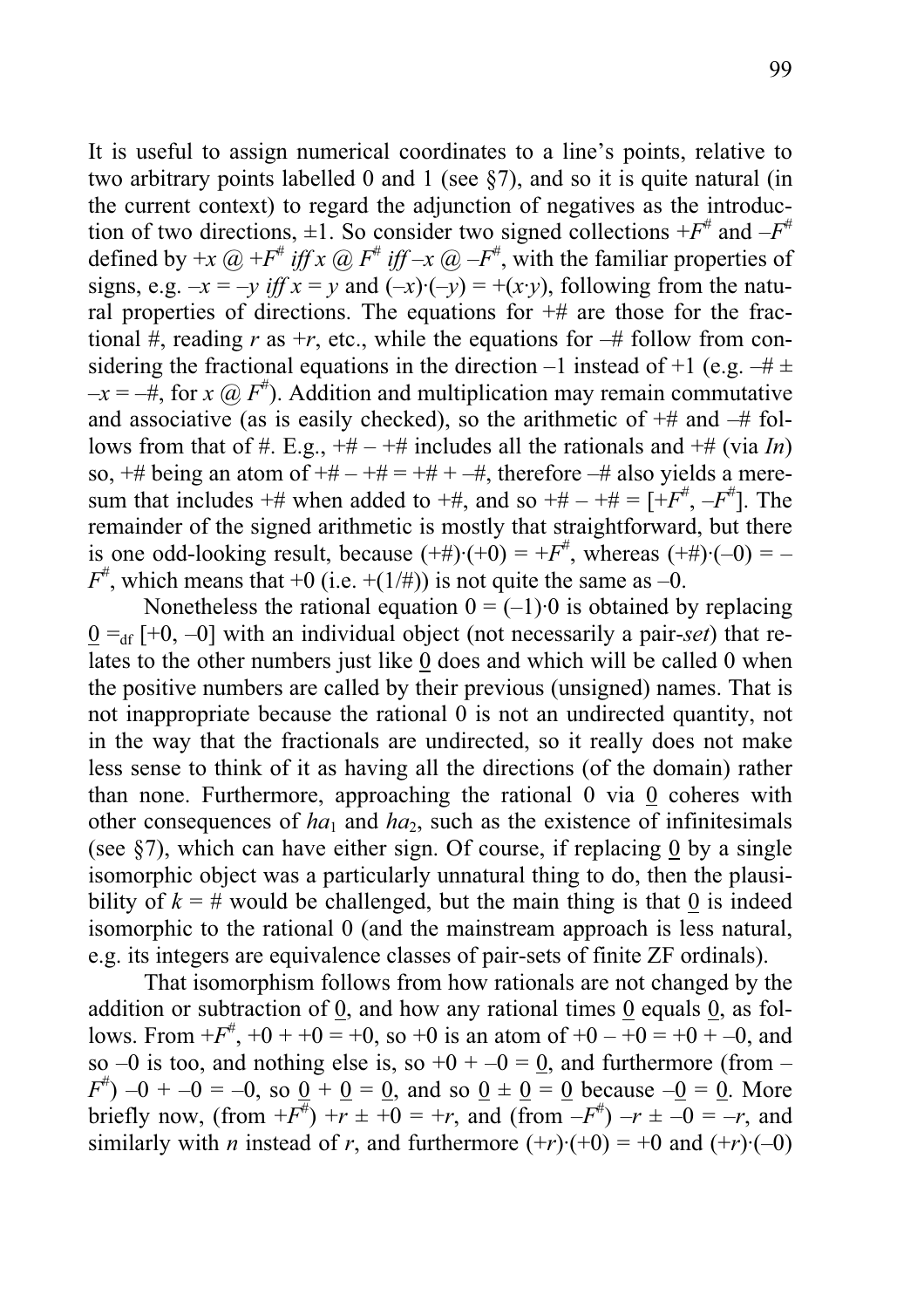$= -0$ , so  $(-r)(-0) = +0$  and  $(-r)(+0) = -0$ , again with *n* instead of *r*. Finally, directly from the properties of signs,  $0.0 = 0$ .

So, with 0 replaced by an isomorphic atom called 0, and the positive numbers called by their old names, the new domain consists of #, –# and all of the rationals. Division by # and  $-$ # are still multiplication by  $+0$  and (respectively) –0, by definition, so multiplication by 0 is now division by [#,  $-#$ ], and  $1/0 = [H, -H]$ . Although it was the case within  $F^*$  that  $1/0 = H$ , such differences between domains are not too unusual, even within school mathematics, cf. how square numbers (e.g. 1, 4, 9) each have one square root in *N*, but two in *Z* (where *x*  $\omega$  *Z* if  $x \in \mathbb{Z}$ , the informal set of integers that we learnt about at school, and which is arithmetically isomorphic to the ZF set of integers). What is more of a problem is that although  $# -#$ now equals the whole domain, #/# is only the non-negative part of it. A more useful structure therefore results from replacing both 0 and  $\Theta =_{df} [#$ , –#] by new atoms.

That structure is the rational number pitch, in which  $1/0 = \Theta_P$  (defined in §5). But before I define that algebraic structure, note that although *Z* was bypassed as the number systems were built up via  $F^*$ , that was not because of any inconsistency between *Z* and #. In fact, because  $1/0 + 1/0 =$  $\Theta$  +  $\Theta$  = # – # = 0/0 (which will become  $\Theta_P$  +  $\Theta_P$  = 0 $\cdot$   $\Theta_P$  below), the familiar rules for adding and multiplying ratios of integers, i.e.  $(w/x) + (v/z) =$  $(wz + x \cdot y)/(x \cdot z)$  and  $(w/x) \cdot (y/z) = (w \cdot y)/(x \cdot z)$ , may now remain valid when *w*, *x*, *y* and *z* are *any* integers, and of course, being able to round out the validity of familiar rules indicates coherence. Furthermore, that particular example occurred because multiplication by  $\pm \#$  (below,  $\Theta_P$ ) cannot distribute over addition now that the subtraction of a number is the addition of its negative. So such extensions of validity compensate somewhat for (and thereby indicate the coherence of) that algebraic weakness.

Coherence is similarly indicated by situations that involve to consider exponentiation in any breadth it is apposite to note that  $0^{(2-1)} = 0$  and  $0^{(1-2)} = \Theta$  (below,  $\Theta_P$ ), whereas  $0^2/0 = 0/0 = 0/0^2$ , so that the extension of the familiar rule  $z^{(x+y)} = z^x \cdot z^y$  to include  $z = 0$  is the weaker rule  $z^{(x+y)} \leq z^x \cdot z^y$ (cf. mere-distributivity in §5). But that weakness allows  $0^0$  to equal 1 instead of 0/0, and it can be useful to stipulate that  $0^0 = 1$ , e.g. when algebraically manipulating polynomials (cf. Kaplan 1999, p. 169) or when recursively defining exponentiation. Furthermore, a relatively natural (if quasi-multifunctional) way to handle rational powers is via biconditionals such as *x* @  $y^{\frac{1}{2}}$  *iff*  $x^2 = y$ . Then  $y^{(\frac{1}{2} + \frac{1}{2})} = y \leq [y, -y] = y^{\frac{1}{2}} \cdot y^{\frac{1}{2}}$ , and the rule  $(y^{1/2})^2 = (y^2)^{1/2}$  can be kept even when *y* is negative; whereas the familiar root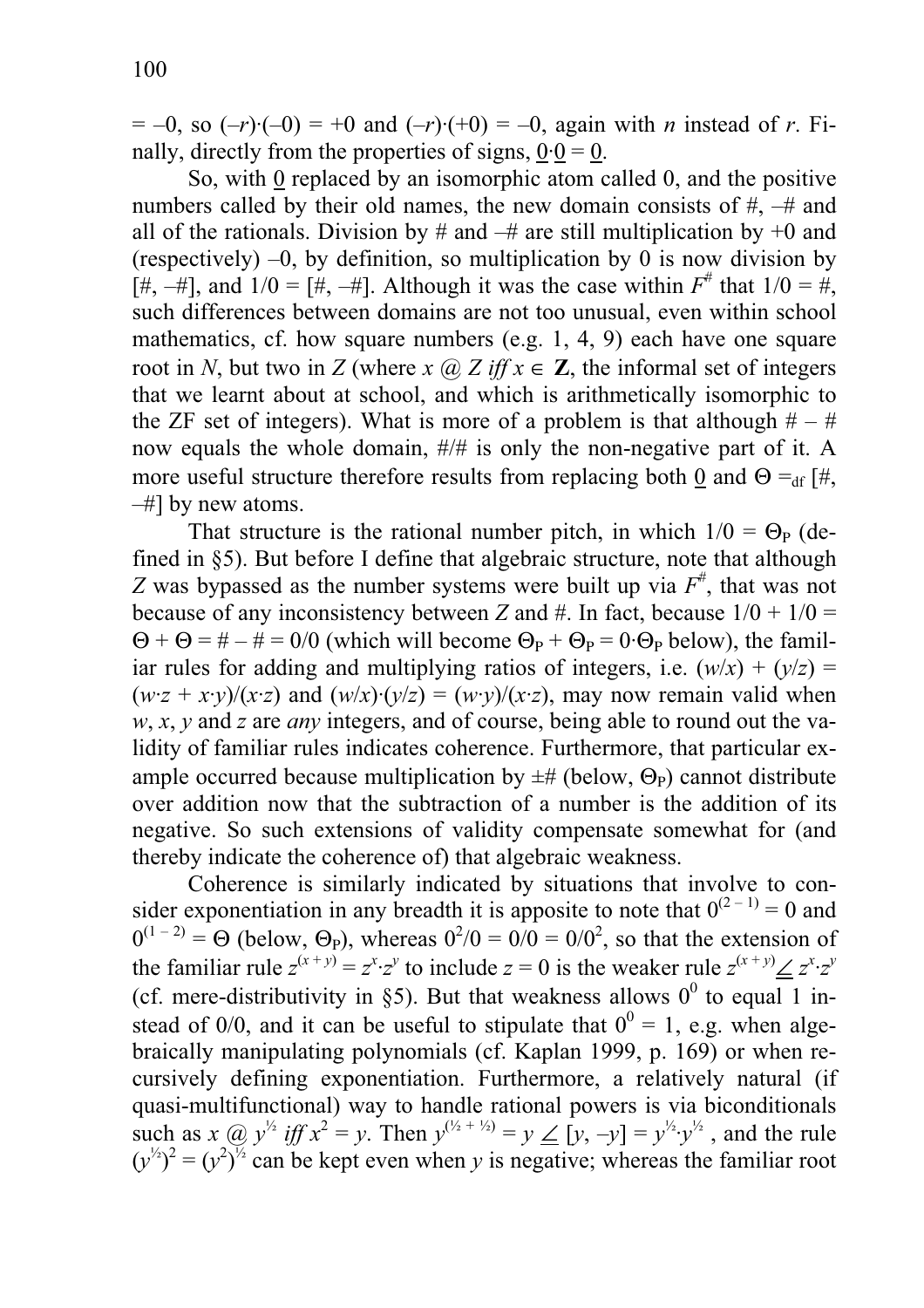function, say  $\sqrt{x}$ , takes only positive values, so  $(\sqrt{x})(\sqrt{y}) = \sqrt{x(y)}$  must fail when *x* and *y* can be negative (e.g. becoming  $-1 \neq 1$  when  $x = y = -1$ ). Note that although  $\sqrt{(1)^2}$  = 1 is certainly better looking than  $((1)^2)^{1/2} = [1, -1]$ , less attractive is  $\sqrt{((-1)^2)} = 1$ .

### *5. One Pitch, Two Teams.*

Some algebraic structures have naturally appeared, so in this section I shall define the *pitch* and *team* structures (to refer to in §7). The substructure of the arithmetic of  $[F^{\#}, -F^{\#}]$  within which # and  $-\#$  only occur in the forms <u>0</u> and Θ will be called the *rational number pitch* because (i) it contains the rational number field and (ii) any field may be extended to its corresponding pitch, as follows. A number field **F** is usually a set **F** of numbers together with two arithmetical operations that satisfy the familiar field axioms. But an isomorphic structure is therefore possessed by a mere-sum Φ given by  $x \ (\partial \Phi \text{ iff } x \in \mathbf{F})$ , when  $\ (\partial \Phi \text{ and } \partial \Phi \text{ are } \partial \Phi)$  replaces  $\epsilon$  in those axioms. Adjoining a number  $\Theta_{\Phi}$  (with the following properties) to the field  $\Phi$  makes the number pitch  $\Phi^{\Theta} =_{df} [\Theta_{\Phi}, \Phi]$ . The arithmetical operations are extended by the following 6 equations (where  $x \, (\partial \Phi)$  and  $x \neq 0$ ).

$$
\Theta_{\Phi} + 0 = \Theta_{\Phi} \qquad \Theta_{\Phi} + x = \Theta_{\Phi} \qquad \Theta_{\Phi} + \Theta_{\Phi} = \Phi^{\Theta}
$$
  

$$
\Theta_{\Phi} \cdot 0 = \Phi^{\Theta} \qquad \Theta_{\Phi} \cdot x = \Theta_{\Phi} \qquad \Theta_{\Phi} \cdot \Theta_{\Phi} = \Theta_{\Phi}
$$

Also, division by 0 is multiplication by  $\Theta_{\Phi}$ , and *vice versa*, and the subtraction of  $\Theta_{\Phi}$  is the same as its addition, and addition and multiplication both remain commutative and associative within the pitch, which is therefore rather neat. Pitches are mere-closed under addition, subtraction, multiplication and division. Consistency is easily shown by a few equations such as, for an example of associative multiplication,  $0 \cdot (0 \cdot \Theta_{\Phi}) = 0 \cdot \hat{\Phi}^{\Theta} = [0 \cdot \Theta_{\Phi}, 0 \cdot \Phi]$  $= [\Phi^{\Theta}, 0] = \Phi^{\Theta} = 0 \cdot \Theta_{\Phi} = (0 \times 0) \cdot \Theta_{\Phi}$ . And the only algebraic cost of extending a field to a pitch is what I call *mere-distributivity*, i.e. if *x*, *y* and *z* are atoms of  $\Phi^{\Theta}$ , then  $x \cdot (y + z) \leq x \cdot y + x \cdot z$ , with equality (distributivity) only if  $x \neq \Theta_{\Phi}$ .

In particular, when  $\mathbf{F} = \mathbf{O}$  (the rational number field), adjoining  $\Theta_{\rm P}$  to  $\Phi = P(rho)$ , for rational, or Pythagoras) yields the pitch  $P^{\Theta}$ , which is the same structure that replacing  $\Theta$  by an isomorphic atom (in §4) would yield, as is easily checked. The previous paragraph therefore provides a summary of the previous sections, whilst being applicable to the other number fields as well. Let the field ∆ (*delta*, for Dedekind) be defined by *x* @ ∆ *iff x* ∈ **R** (the real number field). The adjunction of  $\Theta_{\Delta}$  to  $\Delta$  yields the pitch  $\Delta^{\Theta}$ .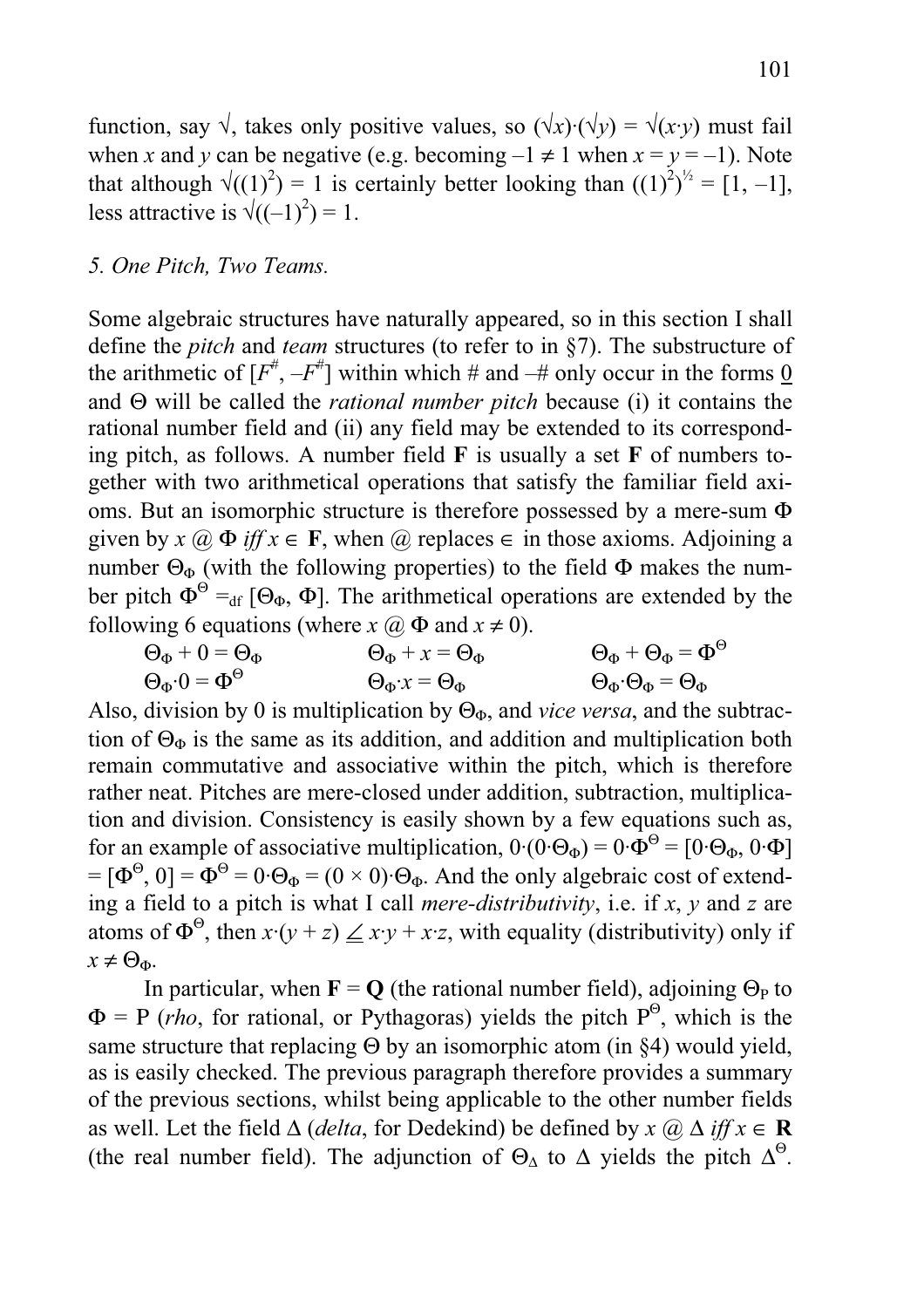However, lines of # points occur in two possible cases, C-I and C-II (see §6), corresponding to *N* being an actual (completed, finitesque, combinatorial) infinity or (respectively) a potential infinity, and in C-II only reals that could (in principle) be defined by finite laws are legitimate. Denoting such a field by  $\Lambda$  (*lambda*, for legal), the adjunction of  $\Theta_{\Lambda}$  yields what I will call a *legal* real number pitch,  $\Lambda^{\Theta}$ . Similarly, let the field  $\Gamma$  (*gamma*, for Gauss) be defined by *x* @  $\Gamma$  *iff x*  $\in$  **C** (the complex number field), which is a Gaussian plane. The adjunction of  $\Theta_{\Gamma}$  yields the pitch  $\Gamma^{\Theta}$ , which is a projection of a Riemann sphere. In C-II, adjoining the imaginary unit i to  $\Lambda$ yields a *legal* complex number field, Ι (*iota*, for imaginary), with i's adjunction to  $\Lambda^{\Theta}$  yielding I<sup> $\Theta$ </sup>. Incidentally, had irrational magnitudes been adjoined to  $F^{\#}$  (in §3) both  $\Theta_{\Delta}$  and  $\Theta_{\Lambda}$  would also have replaced [#, -#], just as  $\Theta_P$  did, while  $\Theta_{\Gamma}$  and  $\Theta_{\Gamma}$  would have replaced all the  $\#\mathrm{e}^{\mathrm{i}\theta}$  for  $0 \leq \theta \leq 2\pi$ (legal  $\theta$ , in the case of  $\Theta$ <sub>I</sub>).

 A precise description of the increase in *symmetry* caused by the adjunction of  $\Theta_{\Phi}$  to a field is facilitated by defining the following structure,  $\langle T, e, a, M \rangle$ , which I call the number *team T*. Teams are so-called because they are commutative generalizations of Abelian (i.e. commutative) *groups*, e.g.  $\langle Z, 0, +, \emptyset \rangle$  is an improper team, as follows. *T* is any meresum of numbers that is mere-closed under an associative and commutative arithmetical operation **a**, with an identity  $e \ (\overline{a}) T$  such that, for each  $x \ (\overline{a}) T$ ,  $e$ **a**  $x = x$  and there is a  $y(\mathbf{a})$  *T* such that *e*  $(\mathbf{a})$  *x* **a**  $y$ . The finite set **M** contains those *x* for which that last *(a) cannot* be replaced by equality, teams being 'proper' if  $\emptyset$  is a proper subset of **M**, e.g. the proper multiplicative team of the fractionals is  $\langle F^{\#}, 1, \times, \{0, \# \} \rangle$ . So, whereas a field  $\Phi$  contains an additive Abelian group  $\langle \Phi, 0, +, \emptyset \rangle$  and a multiplicative commutative monoid, a pitch  $\Phi^{\Theta}$  is relatively symmetrical because it contains two proper teams,  $\langle \Phi^{\Theta}, 0, +, \{\Theta_{\Phi}\} \rangle$  and  $\langle \Phi^{\Theta}, 1, \times, \{0, \Theta_{\Phi}\} \rangle$ .

6. Another Continuum Problem.

After all that algebra, perhaps a brief recap would be useful. The arithmetic of # was deduced (in §3) from two assumptions,  $(ha_1)$  that # is the number of points in a line, and  $(ha_2)$  that  $1/\#$  is the length of a point. (The symbol  $\#$ was chosen because it illustrates one intuition for the existence of points within lines.) Directions were then given to the fractional magnitudes (in §4), whence the isomorphism between  $[+(1/\#), -(1/\#)]$  and the rational 0 led to the replacement of  $[+(#/1), -(#/1)]$  by a new number  $\Theta_{P}$ . (The sym-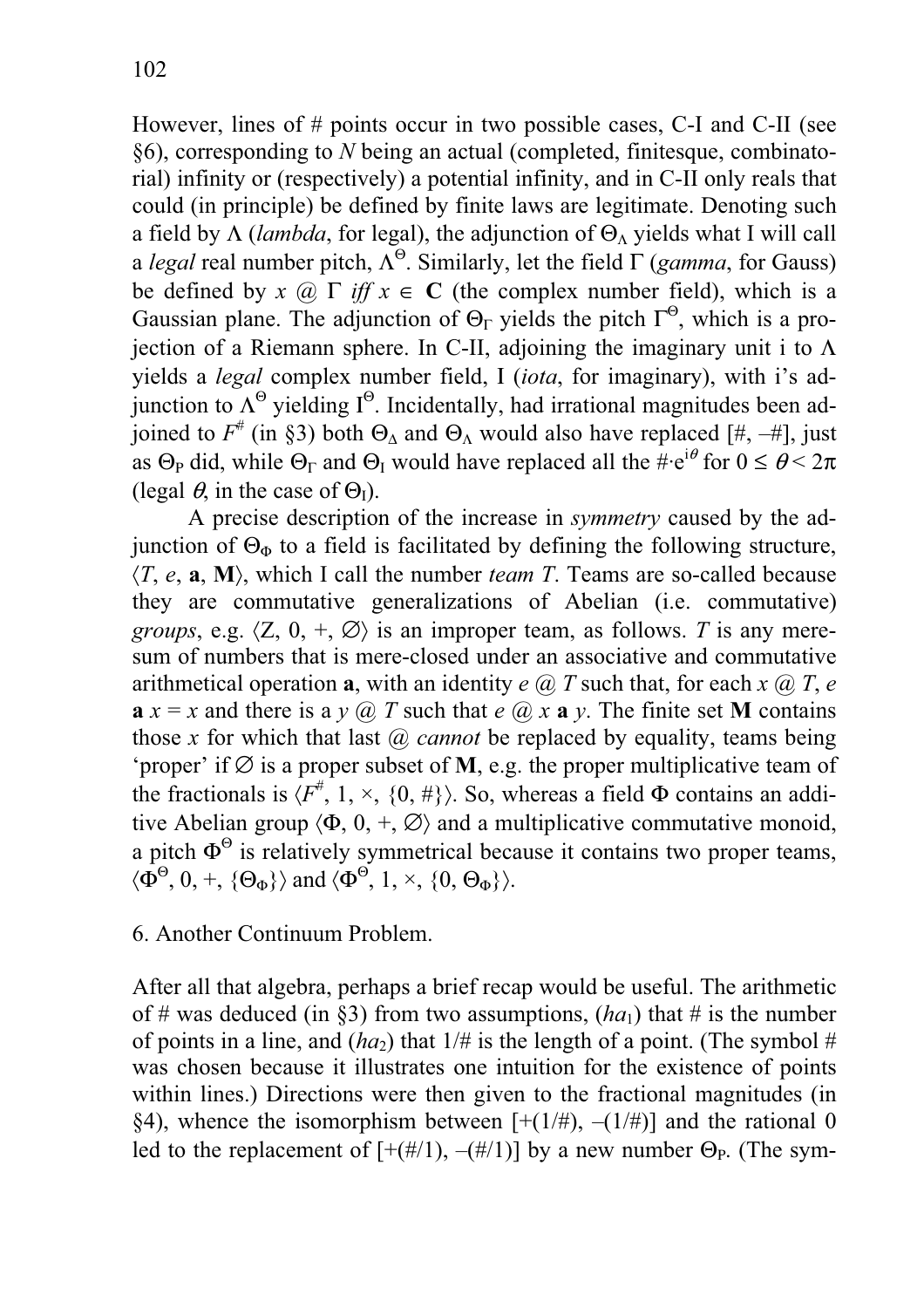bol Θ was chosen because an ideal point at infinity turns an infinite line into an infinite circle, cf. §7.) There were several signs of the coherence of # with our elementary number systems. But, as mentioned in  $\S5$ , it will make a difference whether the infinitude of *N* is actual or potential, when coordinates are given to a line of  $#$  points (in §7), so in this section I will look at those two possibilities. As mentioned in  $\S2$ , # must be a non-settheoretic cardinal. Although  $0 \cdot \# \neq 0$ , whereas  $0 \cdot \mathcal{R}_{\alpha} = 0$  for every ordinal  $\alpha$ , there are still two possibilities, as follows. Either (C-I) # is *bigger* than every  $\aleph_{\alpha}$ , or else (C-II) # is cardinally *incomparable* with every  $\aleph_{\alpha}$ . In C-I, lines of # points would contain all transfinite cardinalities of points, which is a lot of points (but then, 0 is *very* small); and in C-II, lines of  $#$ points could not even contain  $\aleph_0$  points, which is to say that the infinitude of *N* is *potential* (a concept that is usually associated with constructivism, but which has also been associated with proper classes, see Hart 1976).

I call the choice between C-I and C-II *another* continuum problem because of Cantor's famous continuum problem, which concerns the unresolved details of standard cardinal exponentiation (see Feferman *et al.* 2000). So, before looking a little closer at C-I and C-II (although a detailed comparison must await such developments as those mentioned in §7) I will glance at cardinal exponentiation involving #. A simple 'diagonal argument' involving the diagonal of a geometrical square shows that the number of ways in which a 0 or a 1 may be associated arbitrarily with each point of a line of # points is a number bigger than #, say #<sup>+</sup>, not  $2^{\#}$  because that notation has already been used for the kind of exponentiation that extends the field operation (e.g.  $0^0$  in §4) and there is no obvious isomorphism. Now, although  $#^+$  shows that  $#$  is increasable (cf. the transfinites), so that within an appropriately extended number system  $#$  would be one of the values of 1/0 (cf.  $-$ # becoming part of 1/0 in §4), with  $#$ <sup>+</sup> +  $#$ <sup>+</sup> =  $#$ <sup>+</sup> and  $\#^+\# = \#^+$  etc. (cf. transfinite cardinal arithmetic), nonetheless since  $\#^+$ does not directly concern continuity such arithmetic is not pursued here.

 The first thing to note about C-I is that, within any reasonable theory of (well-ordered) classes, the Cartesian product of the null-class with any class is likely to be the null-class, so  $# = \Omega$  also seems unlikely. (Given the axiom of choice, we can rule out  $# = 2^{\wedge} \aleph_0$ , of course.) One heuristic principle of Cantorian set theory is that "any potential infinity presupposes a corresponding actual infinity" (principle *a* of Hallett 1984, p. 7), which might imply, intuitively, that  $# > \Omega$ . But another Cantorian principle is that Ω "cannot be mathematically determined" (principle *c* of Hallett 1984, p. 7). Whilst being actual (in the sense of principle *a*),  $\Omega$  cannot be as fi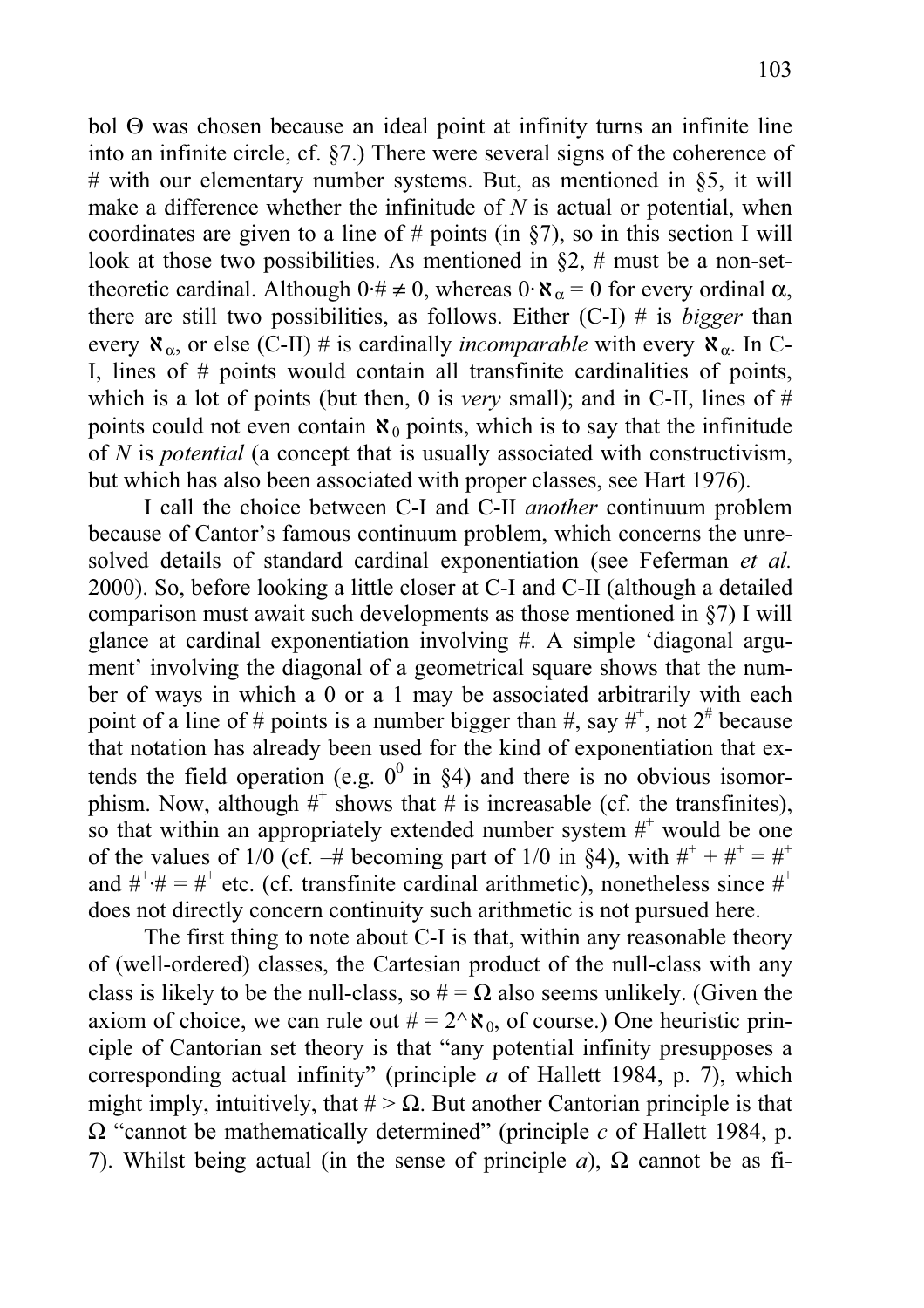nitesque (in the sense of principle *b*) as the transfinites, which might imply that lines of # points would *not* also contain Ω points. It might therefore be appropriate to call Ω's infinitude *potential*, although Cantor called it *absolute*. In short, proper classes are quite mysterious, and so little can be said pre-theoretically about (e.g. against) C-I at present.

Looking ahead to C-II, note that  $\Omega$  is often likened to a potential infinity because of ZF's hierarchical nature. ZF's axiom of infinity is just the smallest of several axioms of infinity (see Feferman *et al.* 2000) and without it the natural numbers would form a proper class, just as the totality of all the ZF sets would be a set within a set theory containing a large cardinal axiom. (Assuming that each transfinite is a proper number, one might wish to consider an arbitrary subcollection of Cantorian cardinals, and hence the totality of all such subcollections, which would be cardinally larger than Ω.) In C-II, *N* would effectively be a potentially infinite kind of totality, at least by comparison with a line of points. It is certainly the repeated addition of 1 that yields the names of the finite cardinals in *N*, starting from 1, via  $2 =_{df} 1 + 1$ , and  $3 =_{df} 2 + 1$ , and so forth, so their totality (i.e. all of *those* cardinals, the ones with such names) is defined in an endlessly hierarchical kind of way, which is quite different to the way that lines are full of points (cf. §2). So it is logically possible that, although there are *n* points, for any (natural number) *n*, in a line of points, there are not  $\aleph_0$ points, just because of the endlessly hierarchical way in which *N* is defined (pre-theoretically).

 C-II is a counter-intuitive possibility, but it has therefore been overlooked and has not, in particular, been refuted. In fact, good reasons why *N* should act finitesquely (as **N** does) that are not also reasons why the proper class of all the cardinals should *are* rather elusive (cf. Fletcher forthcoming). Even when *N*'s infinitude is regarded as actual, the concepts of cardinal and ordinal begin to diverge with  $\aleph_0$  and  $\omega$  because of **N**'s endlessness, so that endlessness is certainly able to cause *some* shift away from finitesque behaviour. And the approach of the natural numbers to  $\aleph_0$  does resemble the approach of the cardinal numbers to  $\Omega$ , even though  $\Omega$  cannot be as actually (or finitesquely) infinite as  $\aleph_0$ . So note that the possibility of C-II just requires that two infinite collections (the endless sequence of *the* natural numbers and the *primitive* line of points) that are even more different in kind (than  $\aleph_0$  and  $\Omega$ ) *might* differ significantly. Furthermore, although # is not necessarily a number at all, it would, were it a number, be primarily a possible number of points, and so arguments that  $\aleph_0$  is better at being a number of *numbers* than a number of spatio-temporal *objects* (e.g.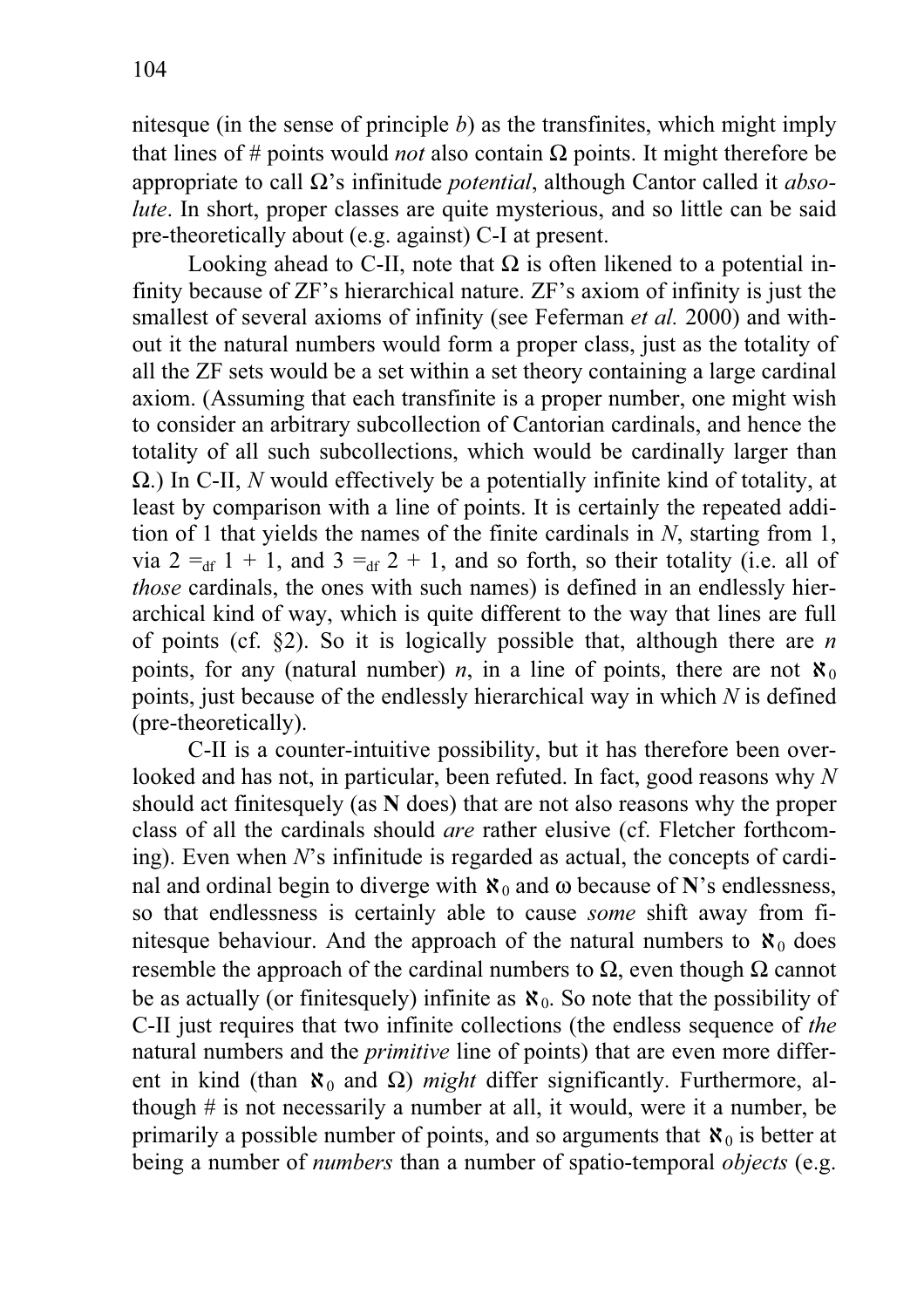#### Cooke 2003) amount to an argument for C-II.

## *7. Infinitesimals.*

Admittedly, neither C-I nor C-II appears particularly attractive, intuitively, but that may just be the way with lines of points (cf. the famous Banach-Tarski paradox, and also Freiling 1986). So, neither case having been considered in any detail yet, let alone refuted, the points of an infinite line (satisfying Hilbert's axioms of incidence, order and congruence) will now be given numerical labels, under the assumption of  $k = #$ . Calling an arbitrary point 0 gives us our *origin*, and calling any other point 1 defines a *unit* of length and a *positive* direction. Any point, say *p*, between the points 0 and 1 lies in one of the tenths of that interval (e.g. between the points called 0·0 and  $0.1$ ), and in one of the tenths of that tenth (e.g. between  $0.00$  and  $0.01$ ), and so forth, and is therefore associated with an endless decimal expansion, say  $d(p)$  (e.g.  $0.000...$ ), which is basically a real number.

 In C-I, *d* is a structure-preserving function that maps each point that is a finite distance from 0 to a real number. If just one point mapped to each real, the number of points would be  $2^{\wedge}\mathbf{X}_0$ , and so if  $\#\neq 2^{\wedge}\mathbf{X}_0$  (e.g. via the axiom of choice) then there are infinitesimals in C-I. Any point, say *i*, apart from 0 but with  $d(i) = 0$ , could be used to define an infinitesimal unit of length. The uniformity of the line means that *i* might have been chosen as the point called 1 (above, following our choice of origin), and so the point that was actually called 1 shows (under the alternative labelling) that there are also points infinitely distant from 0. Such points can be given the numerical label  $\Theta_{\Lambda}$  (see below). Lines are therefore partitioned by the function *d* from any point *q* to some  $d(q)$  @  $\Delta^{\Theta}$ , in C-I, and so the real number line is quite a good mathematical model of the primitive line in that case. (Number lines corresponding more precisely to C-I will not be considered, because this essay is primarily concerned with introducing the possibility of  $k = #$ .)

 In C-II, the endless decimal expansions would be potentially infinite, so the arbitrary expansions that would be associated with *most* points would be impossible to identify, even in principle, except *via* those points. Consequently, the most analytically useful reals would be those whose expansions could be specified individually by finite laws, which I call the legal ones (e.g., recursive or computable ones; cf. Weyl's line, although it was not composed of points, e.g. see Bell 2000). Legal functions would not include the classical monsters, but could include Dirac's useful delta func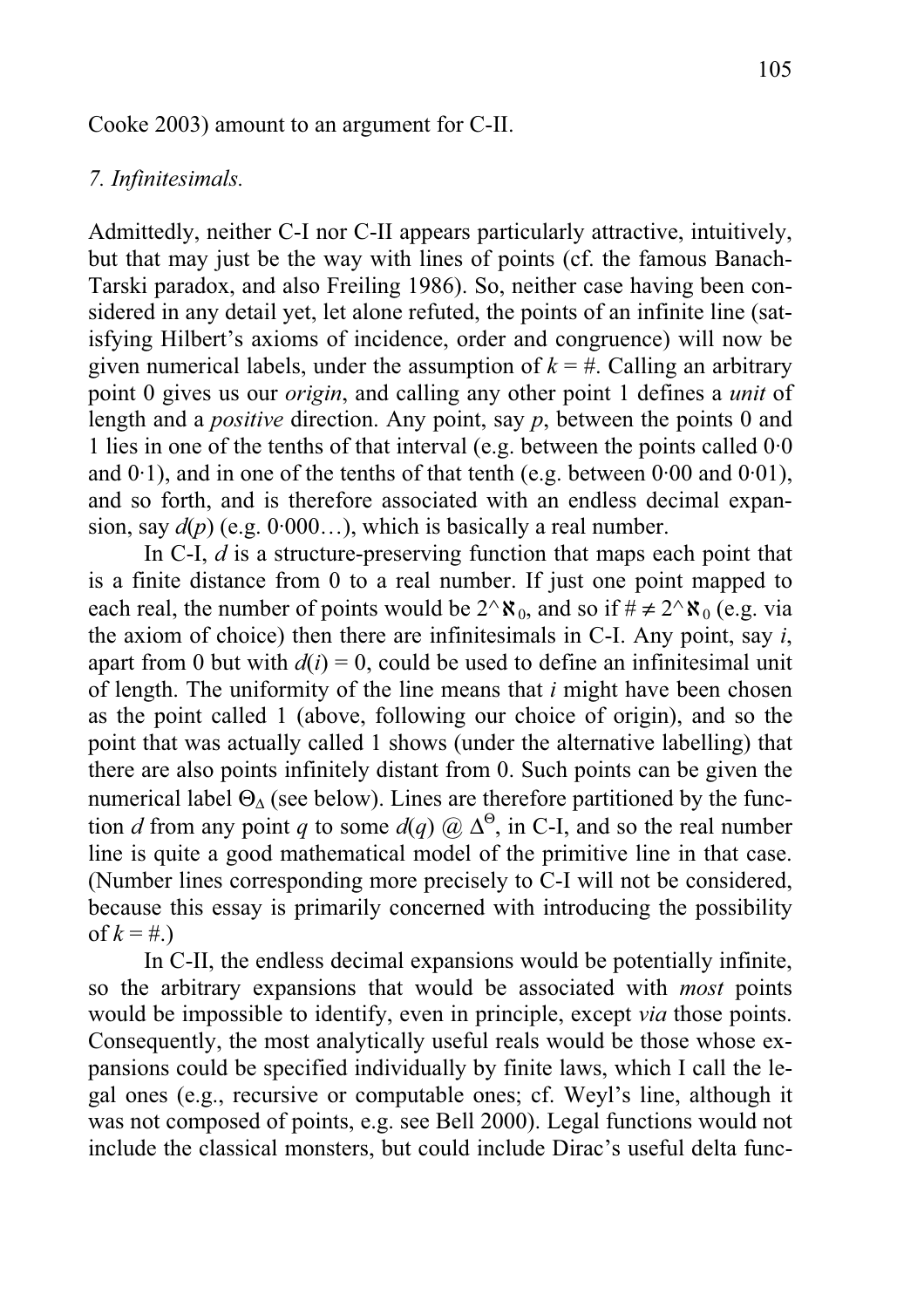tion because there are also infinitesimals in C-II, as follows. In any infinitely extended line of points, there are points that are *n* unit lengths from 0 for *every n*, but in C-II there is no sequence of *all* such lengths (since there are not  $\aleph_0$  points) and so there are points that are infinitely distant from 0 (relative to any unit of length). Such points are naturally associated with  $\Theta_{\Lambda}$  (see below), and because one of those points might have been called 1 originally, there are also infinitesimals (via the converse of the argument above).

Since the coherence of # is indicated by the use of  $\Theta_{\Lambda}$  or  $\Theta_{\Lambda}$  to label points infinitely distant from 0, I shall briefly justify that use of  $\Theta_{\Delta}$  (the case of  $\Theta_{\Lambda}$  being analogous). For real  $x \neq 0$ , all of  $\Theta_{\Lambda} + 0$ ,  $\Theta_{\Lambda} + x$ ,  $\Theta_{\Lambda} \cdot x$  and  $Θ<sub>Δ</sub>·Θ<sub>Δ</sub>$  must equal  $Θ<sub>Δ</sub>$  (see §5), where the additions correspond to vector additions (e.g. the first corresponds to going an infinitesimal distance from a point infinitely distant from 0, which amounts to remaining infinitely distant from 0) and similarly for the multiplications. So the other three equations, and also the commutative and associative laws, are clearly satisfied. Also required is  $\Theta_{\Delta} + \Theta_{\Delta} = \Delta^{\Theta}$ , so consider any two points infinitely distant from 0, on either side of 0; going an infinite distance from one point back towards 0 (and possibly beyond it) could amount to being at any other point. And  $\Theta_{\Delta}$  0 =  $\Delta^{\Theta}$  is clearly satisfied too because the multiplication of an infinitesimal magnitude with an infinite magnitude may result in any magnitude, of positive (or negative) sign if the signs of the multipliers are the same (respectively different).

 Incidentally, # and –# might be used to represent the two infinite regions separately, but using # to label points at infinite distances from 0 is *not* to say that such points are # units from 0, no more than using 0 to label *i* amounts to saying that *i* is *not* distinct from 0. Furthermore, coherence may also be indicated by the use of  $\Theta_{\Lambda}$  (or  $\Theta_{\Lambda}$ ) and  $\Theta_{\Gamma}$  (respectively  $\Theta_{\Gamma}$ ) within other mathematical structures that, assuming C-I (respectively C-II), resemble division by 0. The ideal point  $\infty$  at infinity in extended lines, for example, could be called  $\Theta_{\Lambda}$  (respectively  $\Theta_{\Lambda}$ ), with the planar  $\infty$  becoming  $\Theta_{\Gamma}$  (respectively  $\Theta_{\Gamma}$ ). And 0/0 is already used to denote indeterminate forms in the calculus. In C-II, lines contain *n* points for any *n*, and  $#$  points, but no intermediate amounts, so  $\Theta$ <sub>I</sub> would be a natural choice for unbounded complex limits, in that case, with  $\pm$ # denoting unbounded real limits, such as the gradients of vertical lines.

 Of course, infinitesimals are certainly counter-intuitive, but it is not, given the *extreme* smallness of 0, *especially* counter-intuitive that infini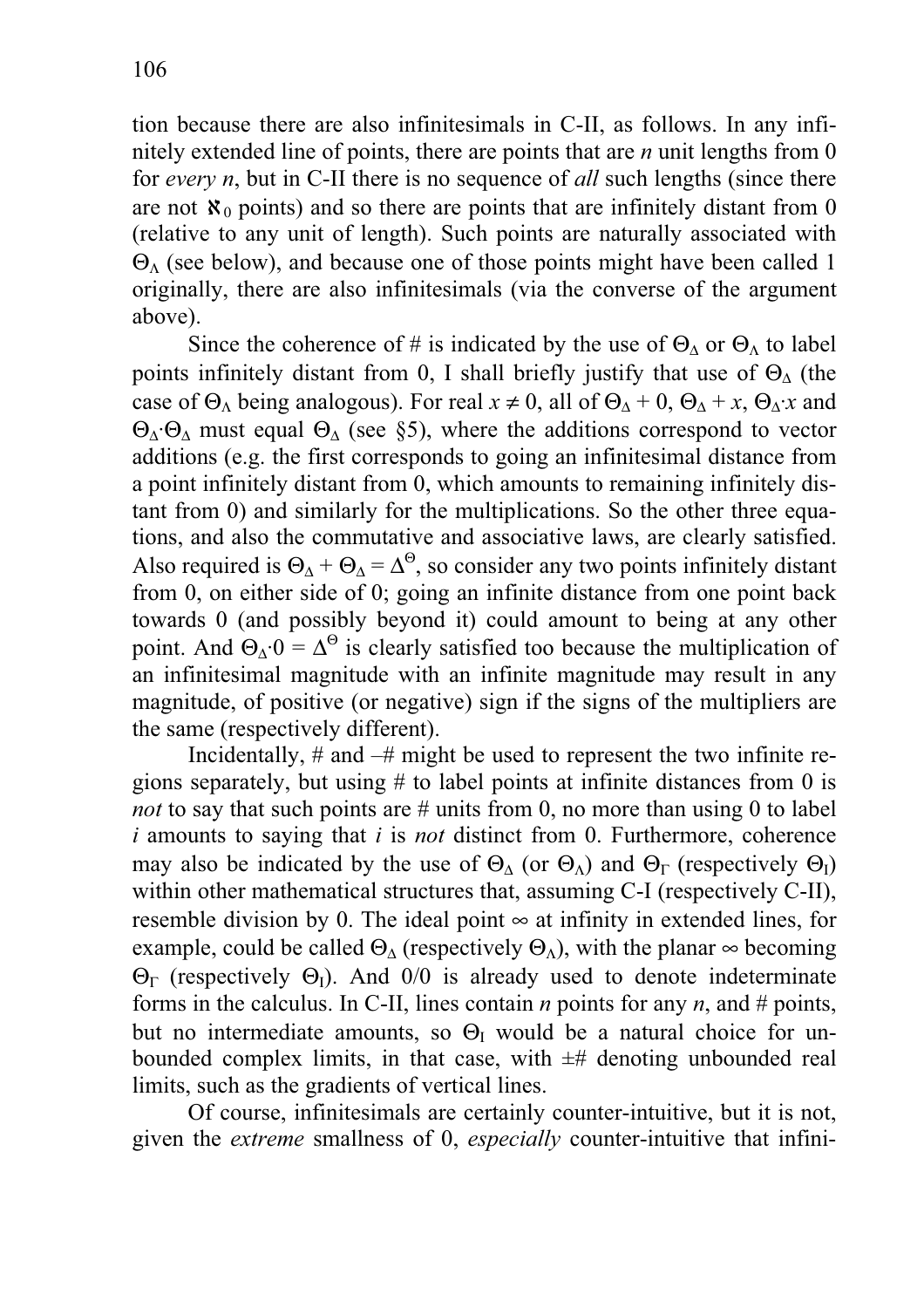tesimals should occur in lines of points. One argument against infinitesimals (cf. Grattan-Guinness 2000, p. 236, and Moore 2002, p. 325) concerns a point-object going  $I =_{df} (i + i + i + ...)$  from 0, and therefore going just as far as one going *I* from  $n \cdot i$ , because  $n \cdot i + I = I$ . Nonetheless, in C-II such counter-intuitive situations cannot arise, while in C-I we may simply deduce that *I* is undefined. It would be appropriate to regard *I* as undefined because  $(1 + 1 + 1 + ...)$  is similarly undefined, and furthermore the Banach-Tarski paradox (which follows from the Banach-Tarski theorem of real analysis via C-D) is usually resolved by deducing that the counterintuitively decomposed sphere's parts are measureless. Note that the *absence* of infinitesimals (and their reciprocals, see below) is therefore associated with a *similar* counter-intuitiveness.

 Consider a rocket going a metre in 1 second, another metre in ½ second, another in ¼ second, etc., along a straight line within an infinite 'flat' space containing no infinitesimals (e.g.  $\mathbb{R}^3$ ). It appears that the rocket should vanish, or at least teleport, after 2 seconds (see Saari and Xia 1995, for similar vanishings from a Newtonian space). But intuitively, the rocket would neither vanish nor teleport, and we might prefer to imagine it reaching instead an infinitely distant part of space (vanishing only from a Euclidean universe of discourse). Were  $k = #$ , an infinite 'flat' space would, by containing such infinitely separated places, be more like the space of projective geometry, which is the most symmetrical of the geometries (in their group-theoretic classification). So note that symmetrical structures do seem more likely than asymmetrical ones to be physically instantiated (cf. Penrose 2000, pp. 230-231; see also Castellani 2002).

 Infinitesimals are often regarded as unrealistic, but the basic concept cannot be too incoherent because several formal kinds, e.g. 'hyperreal', 'surreal' and 'smooth' ones, already exist (primarily to assist standard analysis). Those in lines of # points, say 'irreal' ones, are not being posited for their utility, but if lines might contain # points then it would obviously be useful to know more about them. So inevitably the issue of axiomatization arises. A good set of axioms for # would require not only more of #'s informal properties than I have been able to mention in this essay, but also a good formal language. That would presumably be a mereological one (judging by the above) but such languages are still in the process of development (see Forrest 2002) and while a mereological approach would probably facilitate the comparison of C-I, C-D, C-II and the cases of lines *not* being full of points, which would clearly be useful, it is precisely because such comparisons would be useful that the choice of a formal lan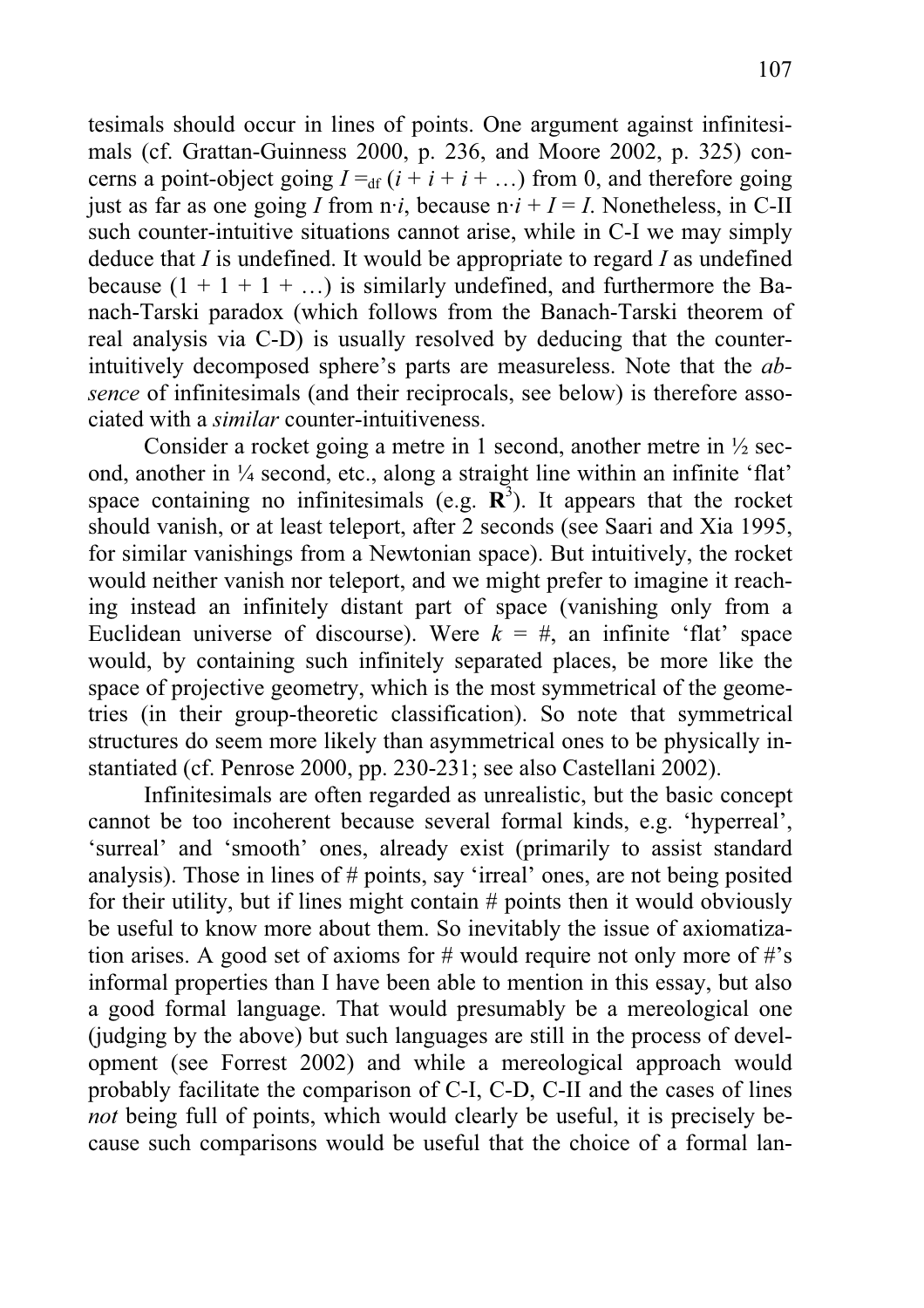guage ought to depend upon what the *other* options for *k* are. In short, even more informal metaphysics (such as the above) should precede the formal mathematics of #.

 To sum up, there could be physical continua, for all we really know, and lines may well be full of points. One coherent (if occasionally counterintuitive) metaphysical possibility is of course  $k = 2^k \aleph_0$ , but another may well be  $k = #$ . Since lines of *k* points may have any length, it is hardly counter-intuitive that  $0 \cdot k$  should equal  $0/0$ . And continuity is a relatively simple notion, so the informal coherence of the elegant hypothesis  $k = #$ (demonstrated above) makes it relatively plausible that the essence of continuity is captured by  $0 \cdot k \neq 0$ . Whether or not points exist, there are therefore strong indications that we would be wise to take a mereological approach to the metaphysics of spaces and classes. Furthermore, the introduction of the concept of # may also contribute, indirectly, to the plausibility of the natural numbers forming a (non-constructive kind of) potential infinitude, which is a concept usually associated with lines *not* being full of points.

## **REFERENCES.**

- Bell, J. L. (2000) 'Hermann Weyl on Intuition and the Continuum' *Philosophia Mathematica* **8**, 259-273.
- Cantor, G. (1883) 'Foundations of a General Theory of Manifolds: A Mathematico-Philosophical Investigation into the Theory of the Infinite' in W. B. Ewald (*ed.*) 1996, *From Kant to Hilbert: A Source Book in the Foundations of Mathematics* (vol. 2) Oxford: Clarendon Press, 878-920.
- Castellani, E. (2002) 'Symmetry, Quantum Mechanics, and Beyond' *Foundations of Science* **7**, 181-196.
- Cooke, M. C. (2003) 'Infinite Sequences: Finitist Consequence' *British Journal for the Philosophy of Science* **54**, 591-599.
- Dehaene, S. (1997) *The Number Sense: How the Mind Creates Mathematics*, Oxford University Press.
- Dummett, M. (2000) 'Is Time a Continuum of Instants?' *Philosophy* **75**, 497-515.
- Ehrlich, P. (*ed.*) (1994) *Real Numbers, Generalizations of the Reals and Theories of Continua*, Dordrecht: Kluwer Academic.
- Feferman, S., H. M. Friedman, P. Maddy and J. R. Steel (2000) 'Does Mathematics Need New Axioms?' *Bulletin of Symbolic Logic* **6**, 401-446.
- Fletcher, P. (forthcoming) 'Infinity' in D. Jacquette (*ed.*) *Philosophy of Logic* (Handbook of the Philosophy of Science, vol. 11) Amsterdam: North-Holland.